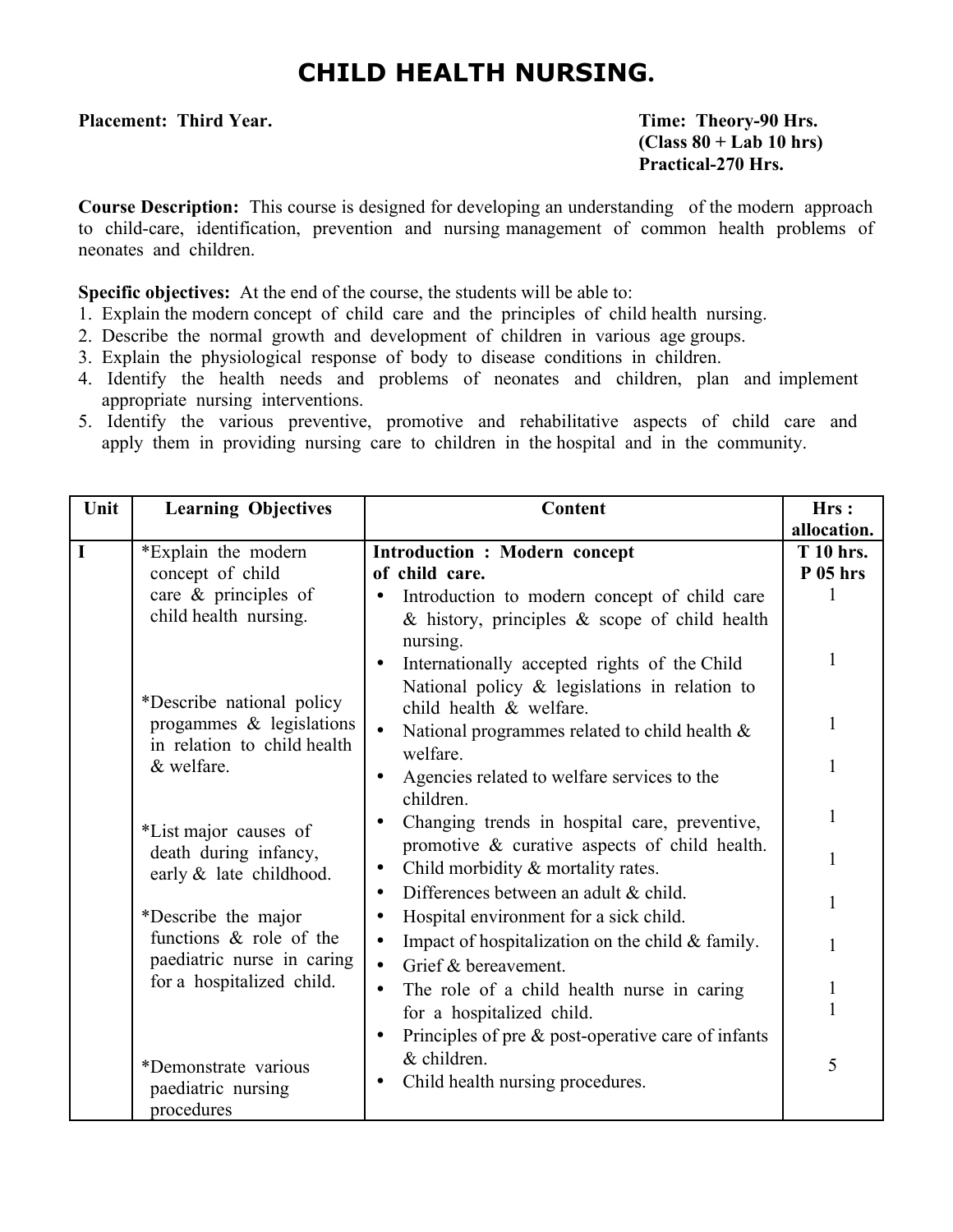| Unit         | <b>Learning Objectives</b>                       | Content                                                     | Hrs:                |
|--------------|--------------------------------------------------|-------------------------------------------------------------|---------------------|
|              |                                                  |                                                             | allocation.         |
| $\mathbf{I}$ | *Describe the normal                             | The healthy child                                           | <b>T</b> 18 hrs.    |
|              | growth & development                             | Principles of growth & development.<br>$\bullet$            | $P$ 02 hrs          |
|              | of children at different                         | Factors affecting growth & development.<br>$\bullet$        |                     |
|              | ages                                             | Growth & development from birth to<br>$\bullet$             | 1                   |
|              |                                                  | adolescence                                                 | 6                   |
|              | *Identify the needs of                           | The needs of normal children through<br>$\bullet$           |                     |
|              | children at different ages<br>& provide parental | the stages of developmental $\&$ parental                   | $\overline{2}$      |
|              | guidance                                         | guidance                                                    |                     |
|              |                                                  | Nutritional needs of children & infants:<br>$\bullet$       | 1                   |
|              | *Identify the nutritional                        | Breast feeding, supplementary & artificial                  |                     |
|              | needs of children at                             | Feeding & weaning.                                          |                     |
|              | different ages & ways of                         | Baby friendly hospital concept.<br>$\bullet$                | $\overline{2}$      |
|              | meeting the needs.                               | Accidents: causes & prevention.                             | $\frac{2}{2}$       |
|              |                                                  | Value of play $\&$ selection of play material.<br>$\bullet$ |                     |
|              | *Appreciate the role of                          | Preventive immunization, immunization<br>$\bullet$          |                     |
|              | play for normal & sick                           | programme & cold chain.                                     |                     |
|              | children.                                        | Preventive pediatrics<br>$\bullet$                          | $\mathbf{I}$        |
|              | *Appreciate the preventive                       | Care of under five & under five clinics/ well<br>$\bullet$  | $\overline{2}$      |
|              | measures $\&$ strategies for<br>children.        | baby clinic.                                                |                     |
| Ш            | *Provide care to normal                          | Nursing care of a neonate.                                  | <b>T</b> 12 hrs.    |
|              | & high risk neonates.                            | Nursing care of a normal newborn / Essential                | P 03 hrs.           |
|              | *Perform neonatal                                | newborn care.                                               | 4                   |
|              | resuscitation.                                   | Neonatal resuscitation.<br>$\bullet$                        |                     |
|              | *Recognize & manage                              | Nursing management of a low birth<br>$\bullet$              |                     |
|              | common neonatal                                  | weight baby & high risk babies.                             | 4                   |
|              | problems.                                        | Kangaroo mother care.<br>$\bullet$                          |                     |
|              |                                                  | Organization of neonatal unit.                              | 1                   |
|              |                                                  | Identification & nursing management of                      |                     |
|              |                                                  | common neonatal problems.                                   |                     |
|              |                                                  | Nursing management of babies with<br>$\bullet$              | 2                   |
|              |                                                  | common congenital malformations.                            |                     |
|              |                                                  | Control & prevention of infection in N.I.C.U.<br>$\bullet$  | 1                   |
| IV           | *Explain the concept of                          | Integrated management of neonatal &                         | 10 hrs.             |
|              | IMNCI & other health                             | childhood illnesses (IMNCI).                                |                     |
|              | strategies initiated by                          | Health strategies: National population                      |                     |
|              | National population                              | policy-                                                     |                     |
|              | policy 2000.                                     | RCH camps & RCH outreach schemes.<br>$\bullet$              | $\frac{2}{2}$       |
|              |                                                  | Operationalization of district newborn<br>٠                 |                     |
|              |                                                  | care, home based neonatal care.                             |                     |
|              |                                                  | Border district cluster strategy.<br>٠                      | 1<br>$\overline{3}$ |
|              |                                                  | Integrated management of infants $\&$<br>$\bullet$          |                     |
|              |                                                  | children with illnesses like diarrhea,                      |                     |
|              |                                                  | A.R.I., malaria, measles & Malnutrition.                    |                     |
|              |                                                  | * Nurses' role: IMNCI.                                      | 2                   |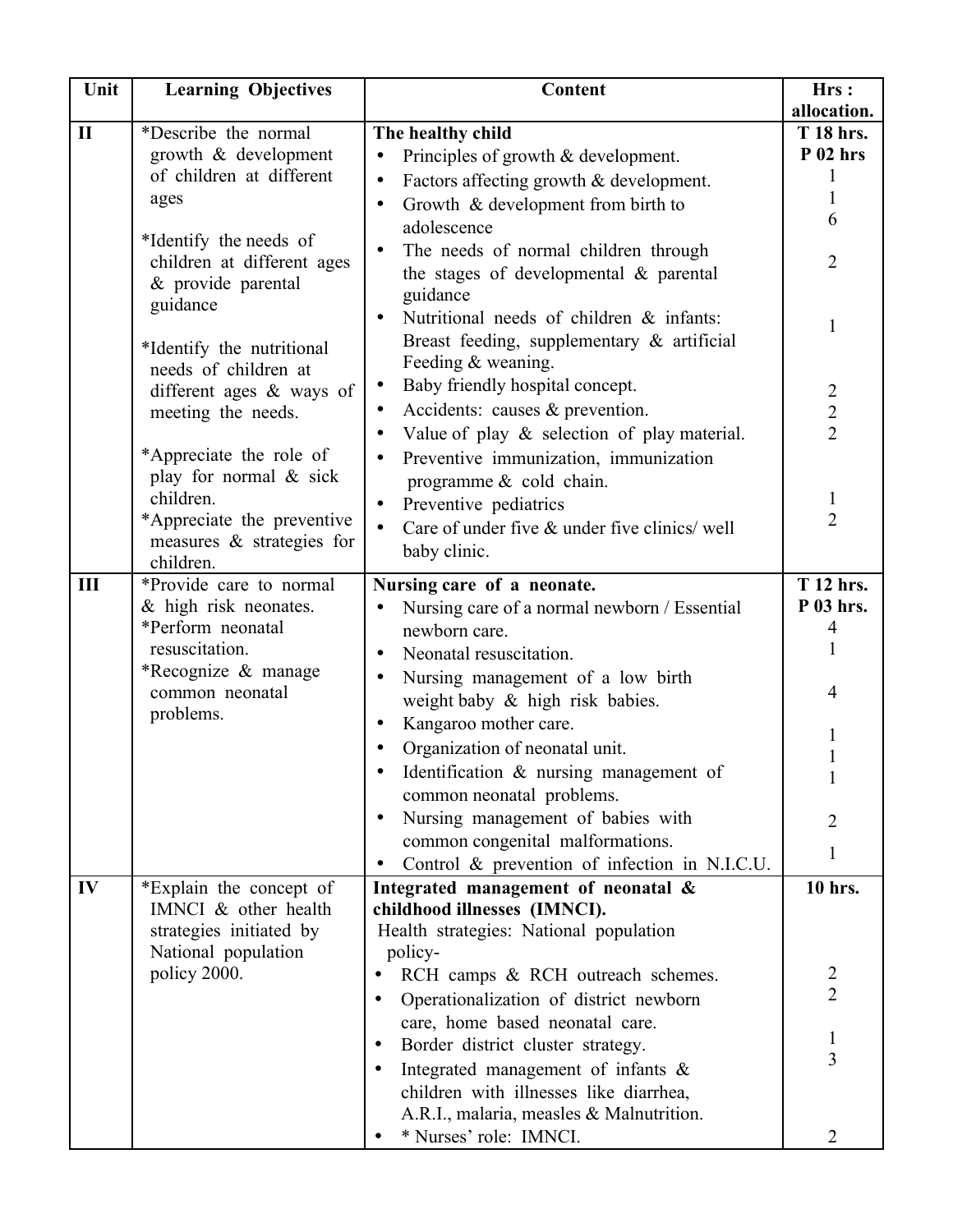| U nit        | <b>Learning Objectives</b>           | Content                                                                           | Hrs:           |
|--------------|--------------------------------------|-----------------------------------------------------------------------------------|----------------|
|              |                                      |                                                                                   | allocation.    |
| $\mathbf{V}$ | *Provide nursing care in             | Nursing management in common                                                      | 20 hrs.        |
|              | common childhood                     | childhood diseases-                                                               |                |
|              | diseases.                            | Nutritional deficiency disorders.<br>$\bullet$                                    |                |
|              |                                      | Respiratory disorders & infections.<br>$\bullet$                                  | $\mathbf{1}$   |
|              | *Identify measures to                | Gastro-intestinal infections, infestations, $\&$<br>$\bullet$                     | $\frac{2}{2}$  |
|              | prevent common<br>childhood diseases | congenital disorders.                                                             |                |
|              | including immunization.              | Cardio-vascular problems: congenital<br>$\bullet$                                 | 3              |
|              |                                      | defects & rheumatic fever, rheumatic heart                                        |                |
|              |                                      | disease.                                                                          |                |
|              |                                      | Genito-urinary disorders: acute glomerulo<br>$\bullet$                            | $\overline{2}$ |
|              |                                      | nephritis, nephritic syndrome, Wilm's tumour,                                     |                |
|              |                                      | infections, calculi, & congenital disorders.                                      |                |
|              |                                      | Neurological infections & disorders :<br>$\bullet$                                |                |
|              |                                      | convulsions, meningitis, hydrocephalus, head                                      | 3              |
|              |                                      | injury.                                                                           |                |
|              |                                      | Hematological disorders : anemias, thalassemia,                                   |                |
|              |                                      | ITP, leukemia, hemophilia.                                                        | $\overline{2}$ |
|              |                                      | Endocrine disorders: juvenile diabetes mellitus &<br>$\bullet$<br>other diseases. | $\mathbf{1}$   |
|              |                                      | Orthopaedic disorders : club feet, hip<br>$\bullet$                               |                |
|              |                                      | dislocation & fracture.                                                           | 1              |
|              |                                      | Disorders of skin, eye & ears.<br>$\bullet$                                       |                |
|              |                                      | Common communicable diseases in children,                                         | 1              |
|              |                                      | their identification, nursing care in hospital $\&$                               |                |
|              |                                      | home & prevention.                                                                | 1              |
|              |                                      | Child health emergencies : poisoning,<br>$\bullet$                                |                |
|              |                                      | haemmorrhage, burns & drowning.                                                   | 1              |
|              |                                      | Nursingcareof infant and children with HIV /                                      |                |
|              |                                      | <b>AIDS</b>                                                                       |                |
| VI           | *Manage the child with               | Management of behavioural & social                                                | 10 hrs.        |
|              | behavioral & social                  | Problems in children.                                                             |                |
|              | problems                             | Management of common behavioral                                                   | 4              |
|              |                                      | disorders.                                                                        |                |
|              |                                      | Management of common psychiatric<br>$\bullet$                                     | 2              |
|              |                                      | problems.                                                                         | $\overline{2}$ |
|              |                                      | Management of challenged children:<br>$\bullet$                                   |                |
|              |                                      | Mentally, physically, & socially                                                  |                |
|              |                                      | challenged.                                                                       | 1              |
|              |                                      | Welfare services for challenged children in<br>$\bullet$                          |                |
|              |                                      | India.                                                                            |                |
|              |                                      | Child guidance clinics.                                                           |                |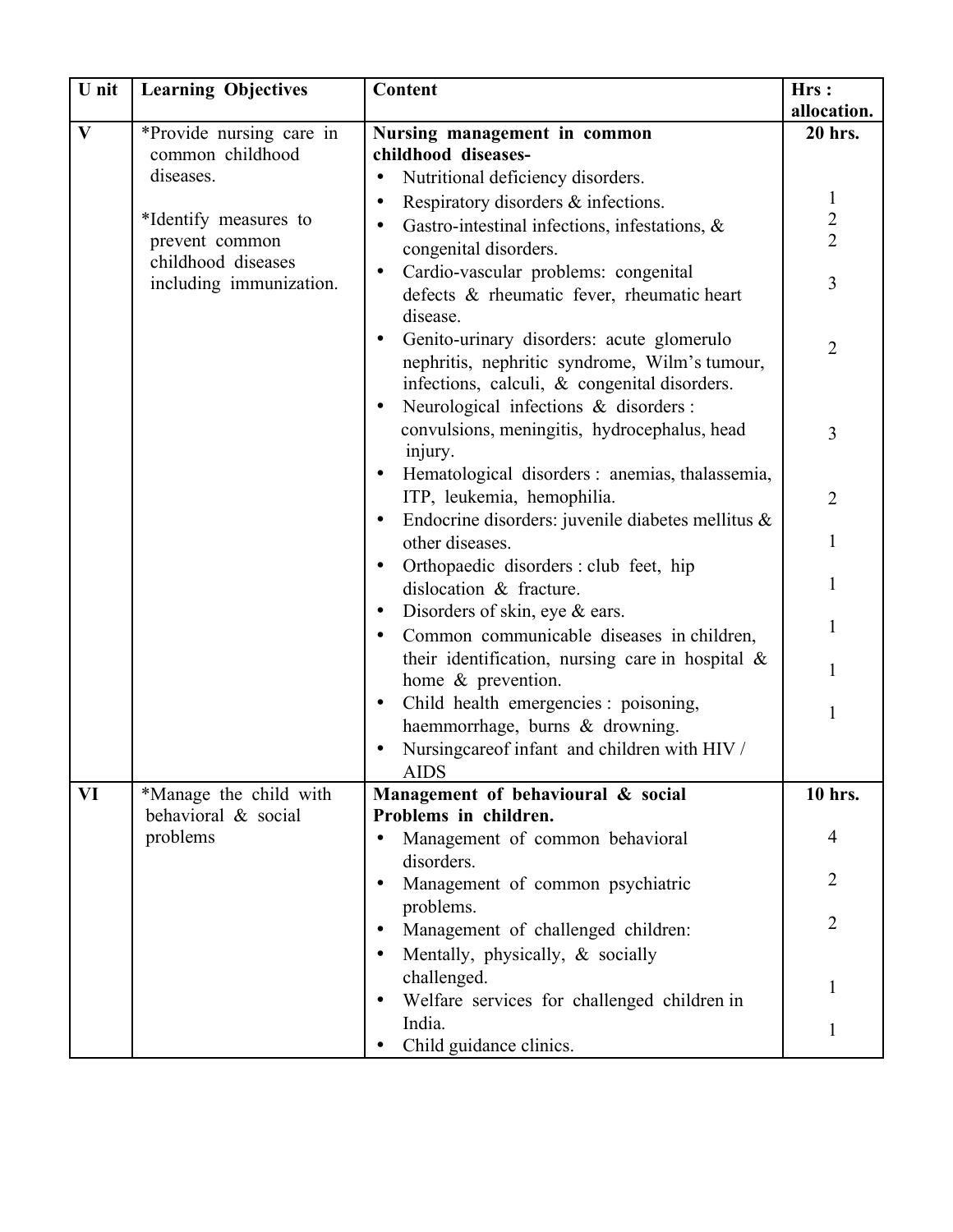#### **References-**

- 1. Ghai O.p. et al.  $(2000)$  Ghai's Essentials of Paediatrics. 1<sup>st</sup> edn. Mehta offset works. New Delhi.
- 2. Marlow Dorothy & Redding. (2001) Textbook of Paed. Nsg.  $6<sup>th</sup>$  edn. Harbarcourt India ltd. New Delhi
- 3. Parthsarathy et al. (2000) IAP Textbook of Paediatric Nsg. Jaypee bros., 2 nd ed. New Delhi.
- 4. Vishwanathan & Desai. (1999) Achar's Textbook of Paediatrics  $3<sup>rd</sup>$  ed. Orient Longman. Chennai.
- 5. Wong Dona et al. Whaley & Wong's Nursing care of infants & children.6th edn. Mosby co., Philadelphia.
- 6. Dr. C.S. Waghale, Principles and Practice of Clinical Pediatrics, Vora publication 1996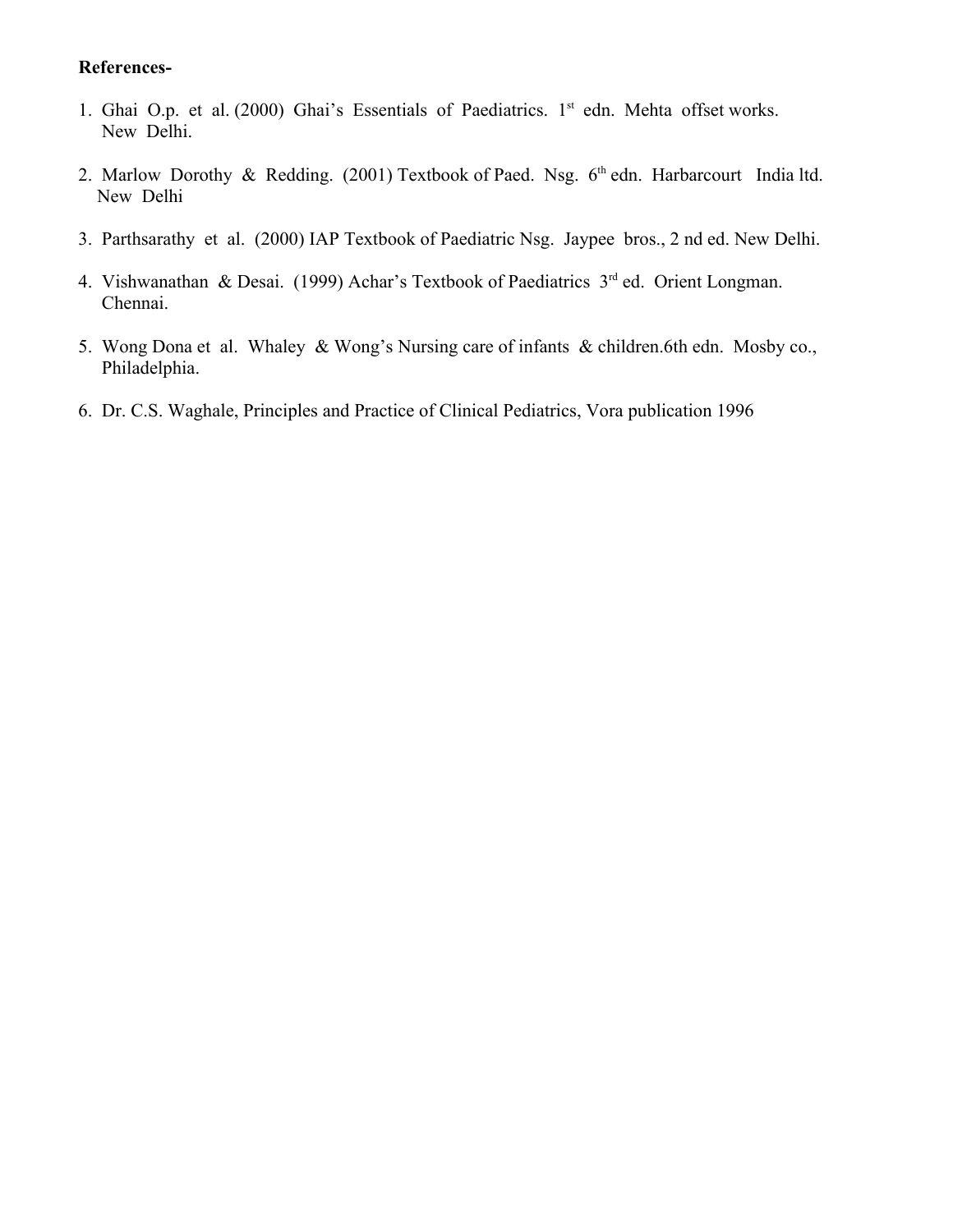| <b>Areas</b>                  | <b>Duration</b><br>(in) | <b>Objectives</b>                                                                                                                                      | <b>Skills</b>                                                                                                                                                                                                                                                                                                                                                                                                                                                                                                                                                                                                                                                                                      | <b>Assignments</b>                                                                                                                   | <b>Assessment</b><br>methods                                                                                                                                                                                                               |
|-------------------------------|-------------------------|--------------------------------------------------------------------------------------------------------------------------------------------------------|----------------------------------------------------------------------------------------------------------------------------------------------------------------------------------------------------------------------------------------------------------------------------------------------------------------------------------------------------------------------------------------------------------------------------------------------------------------------------------------------------------------------------------------------------------------------------------------------------------------------------------------------------------------------------------------------------|--------------------------------------------------------------------------------------------------------------------------------------|--------------------------------------------------------------------------------------------------------------------------------------------------------------------------------------------------------------------------------------------|
|                               | weeks)                  |                                                                                                                                                        |                                                                                                                                                                                                                                                                                                                                                                                                                                                                                                                                                                                                                                                                                                    |                                                                                                                                      |                                                                                                                                                                                                                                            |
| Pediatric<br>medicine<br>ward | 3                       | Provide<br>$\bullet$<br>nursing<br>care to<br>children<br>with<br>various<br>medical<br>disorders<br>Counsel<br>$\bullet$<br>and<br>educate<br>parents | Taking pediatric<br>history<br>Physical examination<br>and assessment of<br>children<br>Administer of oral,<br>IM/IV medicine and<br>fluids.<br>Calculation fluid<br>requirements<br>Prepare different<br>strengths of IV fluids<br>Apply restraints<br>Administer<br>O2inhalation by<br>different methods<br>Give baby bath<br>Feed children by katori<br>spoon etc<br>Collect specimens for<br>common investigations<br>Assist with common<br>diagnostic procedures<br>Teach mothers/parents<br>Malnutrition<br>➤<br>Oral rehydration<br>$\blacktriangleright$<br>therapy<br>Feeding and<br>➤<br>weaning<br>Immunization<br>➤<br>schedule<br>Play therapy<br>➤<br>Specific disease<br>conditions | Give care<br>to three<br>assigned<br>pediatric<br>patients<br><b>Nursing</b><br>care plan-1<br>Case study<br>/Presentatio<br>$n - 1$ | Assess clinical<br>performance with<br>rating scale.<br>Assess each skill<br>with checklist<br><b>OSCE/OSPE</b><br>Evaluation of case<br>study $/$<br>presentation and<br>health education<br>session.<br>Completion of<br>activity record |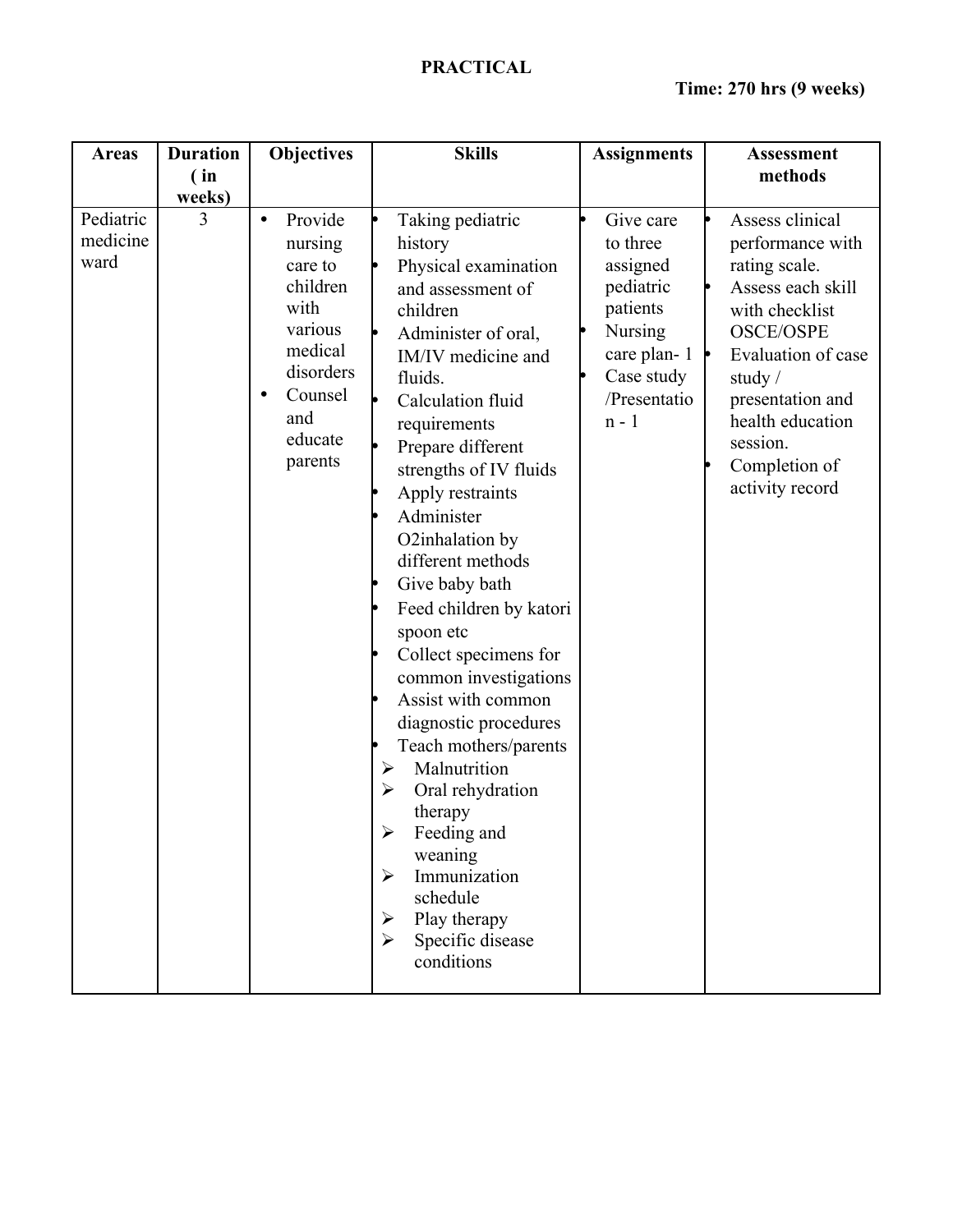| Pediatric<br>surgery ward                   | $\overline{3}$ | Recognize<br>different                                                                                                                                                         | Calculate, prepare and<br>administer IV fluids                                                                                                                                                                                                                                                                                                                                                           | Give care to<br>three assigned                     | Assess<br>clinical                                                                                                                                                      |
|---------------------------------------------|----------------|--------------------------------------------------------------------------------------------------------------------------------------------------------------------------------|----------------------------------------------------------------------------------------------------------------------------------------------------------------------------------------------------------------------------------------------------------------------------------------------------------------------------------------------------------------------------------------------------------|----------------------------------------------------|-------------------------------------------------------------------------------------------------------------------------------------------------------------------------|
|                                             |                | pediatric<br>conditions /<br>malformations<br>Provide pre and                                                                                                                  | Do bowel wash<br>Care for ostomies:<br>$\triangleright$ Colostomy<br>irrigation                                                                                                                                                                                                                                                                                                                          | pediatric<br>surgical<br>patients<br>Nursing care  | performance<br>with rating<br>scale.<br>Assess each                                                                                                                     |
|                                             |                | post operative<br>care to children<br>with common<br>pediatric<br>surgical<br>conditions/<br>malformation<br>Counsel and<br>educate parents                                    | $\triangleright$ Ureterostomy<br>$\triangleright$ Gastrostomy<br>$\triangleright$ Enterostomy<br>Urinary catheterisation<br>and drainage<br>Feeding<br>$\triangleright$ Nasogastric<br>$\triangleright$ Gastrostomy<br>$\triangleright$ Jejunostomy<br>Care of surgical<br>wounds<br>Dressing<br>Suture removal                                                                                          | plan-1<br>Case study /<br>presentation -           | skill with<br>checklist<br><b>OSCE/OSPE</b><br>Evaluation of<br>case study /<br>presentation<br>and health<br>education<br>session.<br>Completion of<br>activity record |
| Pediatric<br>OPD/<br>Immunization<br>room   | $\mathbf{1}$   | Perform<br>assessment of<br>children:<br>Health,<br>developmental<br>and<br>anthropometric<br>Perform<br>immunization<br>Give health<br>education/<br>nutritional<br>education | Assessment of<br>children<br>$\triangleright$ Health assessment<br>$\triangleright$ Developmental<br>assessment<br>$\triangleright$ Anthropometric<br>assessment<br>Immunization<br>Health / Nutritional<br>education                                                                                                                                                                                    | Developmenta<br>$1$ study -1                       | Assess<br>clinical<br>performance<br>with rating<br>scale<br>Completion of<br>activity<br>record.                                                                       |
| Pediatric<br>medicine<br>and surgery<br>ICU | $1+1$          | Provide<br>$\bullet$<br>Nursing care<br>to critically ill<br>children                                                                                                          | Care of a baby in<br>$\bullet$<br>incubator / warmer<br>Care of child on<br>$\bullet$<br>ventilator.<br>Endotracheal suction<br>$\bullet$<br>Chest physiotherapy<br>$\bullet$<br>Administer fluids<br>$\bullet$<br>with infusion pump.<br>Total parenteral<br>$\bullet$<br>nutrition<br>Phototherapy<br>$\bullet$<br>Monitoring of babies<br>$\bullet$<br>Cardio pulmonary<br>$\bullet$<br>resuscitation | Nursing care<br>plan 1<br>Observation<br>report 1. | Assess<br>clinical<br>performance<br>with rating<br>scale<br>Completion of<br>activity record<br>Evaluation of<br>observation<br>report.                                |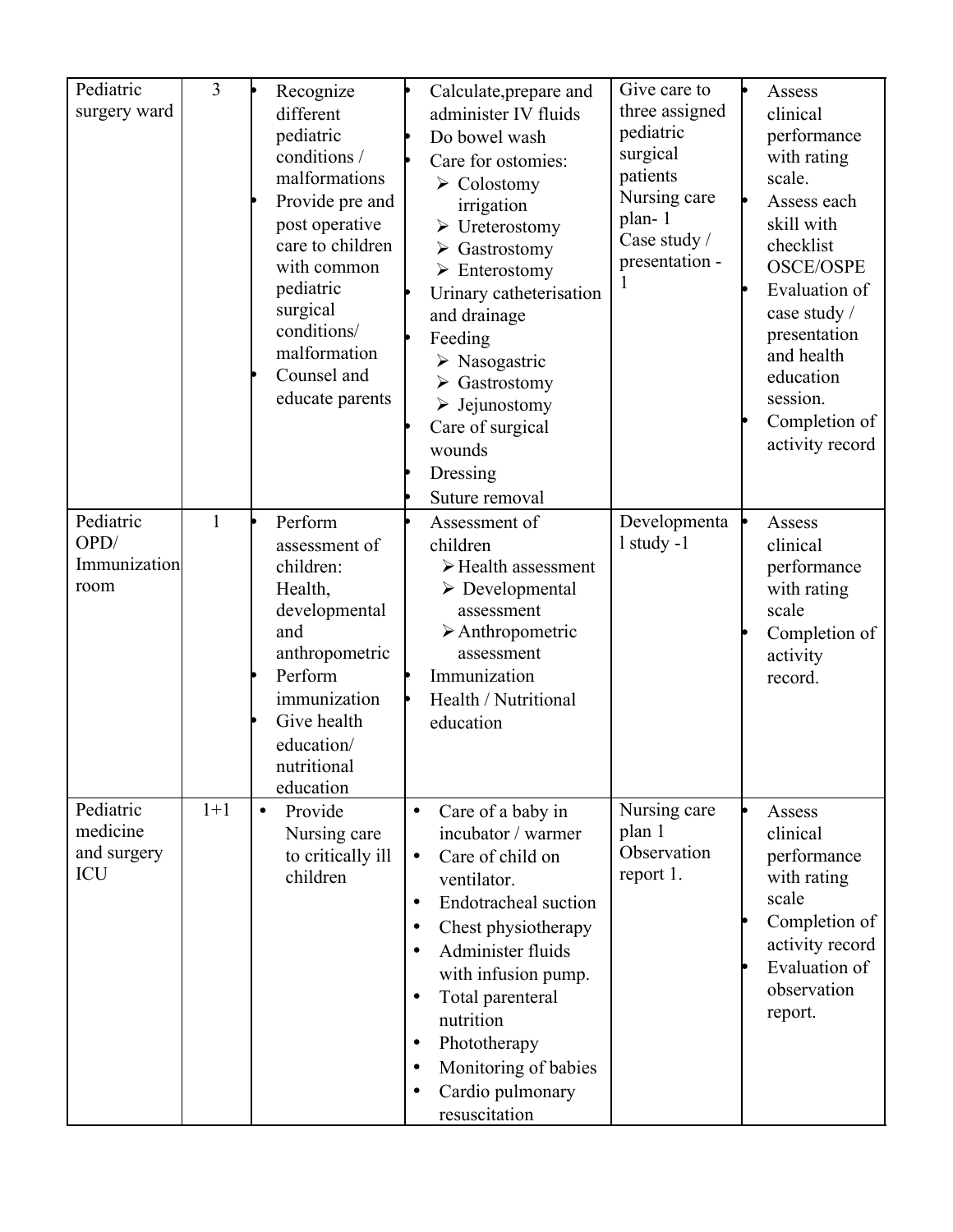## **EVALUATION**

#### **I. Internal assessment :**

| <u>Theory</u> :                                                                                                              | <b>Maximum marks 25</b><br><b>Marks</b> |          |
|------------------------------------------------------------------------------------------------------------------------------|-----------------------------------------|----------|
| Midterm<br>Prefinal                                                                                                          | 50<br>75                                |          |
| <b>Total marks</b>                                                                                                           | 125                                     |          |
| <b>Practicum:</b><br>1. Case presentation -                                                                                  | <b>Maximum marks 50</b>                 |          |
| (Paed Medical / Surgical 01)                                                                                                 |                                         | 50       |
| 2. Case study -<br>(Paed. medical. / surgical. 01)                                                                           |                                         | 50       |
| 3. Nursing care plan 03<br>4. Clinical evaluation of comprehensive.<br>(paed. Medical / surgical / P.I.C.U./ N.I.C.U.)       | 3 x 25<br>3 X 100 300                   | 75       |
| 5. Health teaching - 01                                                                                                      |                                         | 25       |
| 6. Assessment of growth $&$ development reports.<br>(20 marks each)<br>(Neonate, infant, toddler, preschooler, & School age) | 5 X 20                                  | 100      |
| Observation report of NICU surgery/ Medical                                                                                  | $1 \times 25$                           | 25       |
| Practical exam                                                                                                               |                                         |          |
| 1. Midterm exam<br>2. Preterm exam                                                                                           |                                         | 50<br>50 |
|                                                                                                                              |                                         | 725      |
|                                                                                                                              |                                         |          |

## **II External assessment : University exam :**

| <b>Theory</b>    | 75 |
|------------------|----|
| <b>Practical</b> | 50 |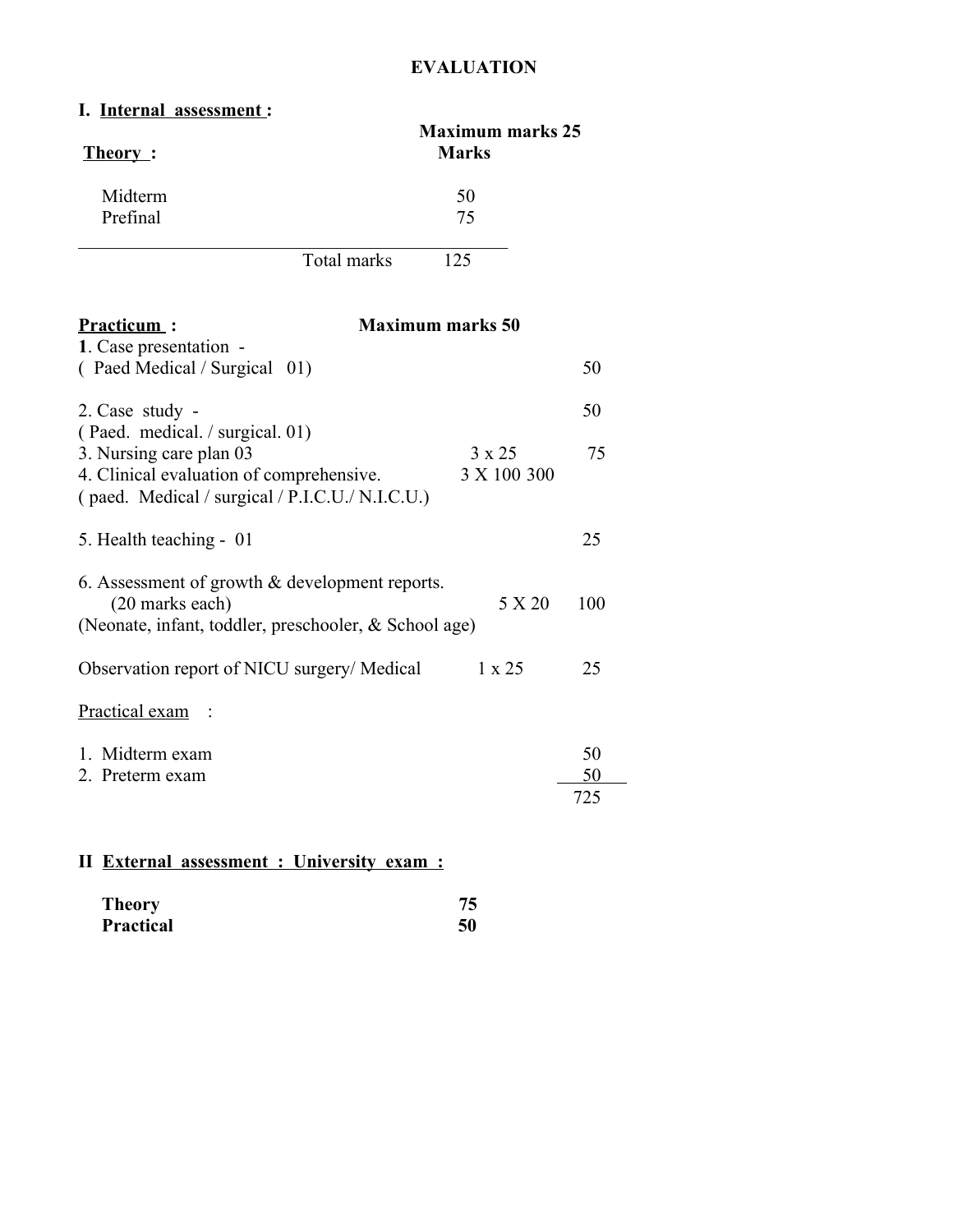## **FORMAT FOR CASE PRESENTATION**

**Patients Biodata:** Name, address, age, sex, religion, occupation of parent, source of health care, date of admission, provisional diagnosis, date of surgery if any

**Presenting complaints:** Describe the complaints with which the patient has come to hospital

#### **History of illness**

History of present illness – onset, symptoms, duration, precipitating / alleviating factors

History of past illness – illnesses, surgeries, allergies, immunizations, medications

Family history – family tree, history of illness in family members, risk factors, congenital problems,

psychological problems.

#### **Childs personal data**

Obstetric history of - prenatal & natal history of mother, growth an development (compare with normal), immunization status, dietary pattern including weaning, play habits, toilet training, sleep pattern, schooling.

**Economic status of the family:** Monthly income & expenditure on health, food and education material assets (own pacca house car, two wheeler, phone, TV etc…)

**Psychological status:** ethnic background, (geographical information, cultural information) support system available.

#### **Physical examination with date and time**

#### **Investigations**

| Date | Investigations done | Normal<br>value | Patient<br>value | Inference |
|------|---------------------|-----------------|------------------|-----------|
|      |                     |                 |                  |           |

**Treatment**

| Sr.<br>No. | Drug<br>(Pharmacological name) | Dose | Frequency<br>Time | Action | Side<br>effects $\&$<br>drug<br>interaction | <b>Nursing</b><br>responsibi-<br>-lity |
|------------|--------------------------------|------|-------------------|--------|---------------------------------------------|----------------------------------------|
|            |                                |      |                   |        |                                             |                                        |

#### **Description of disease**

Definition, related anatomy physiology, etiology, risk factors, clinical features, management and nursing care

Clinical features of the disease condition

| Clinical features present in<br>the book | Description of clinical<br>features of patient | Pathophysiology |
|------------------------------------------|------------------------------------------------|-----------------|
|                                          |                                                |                 |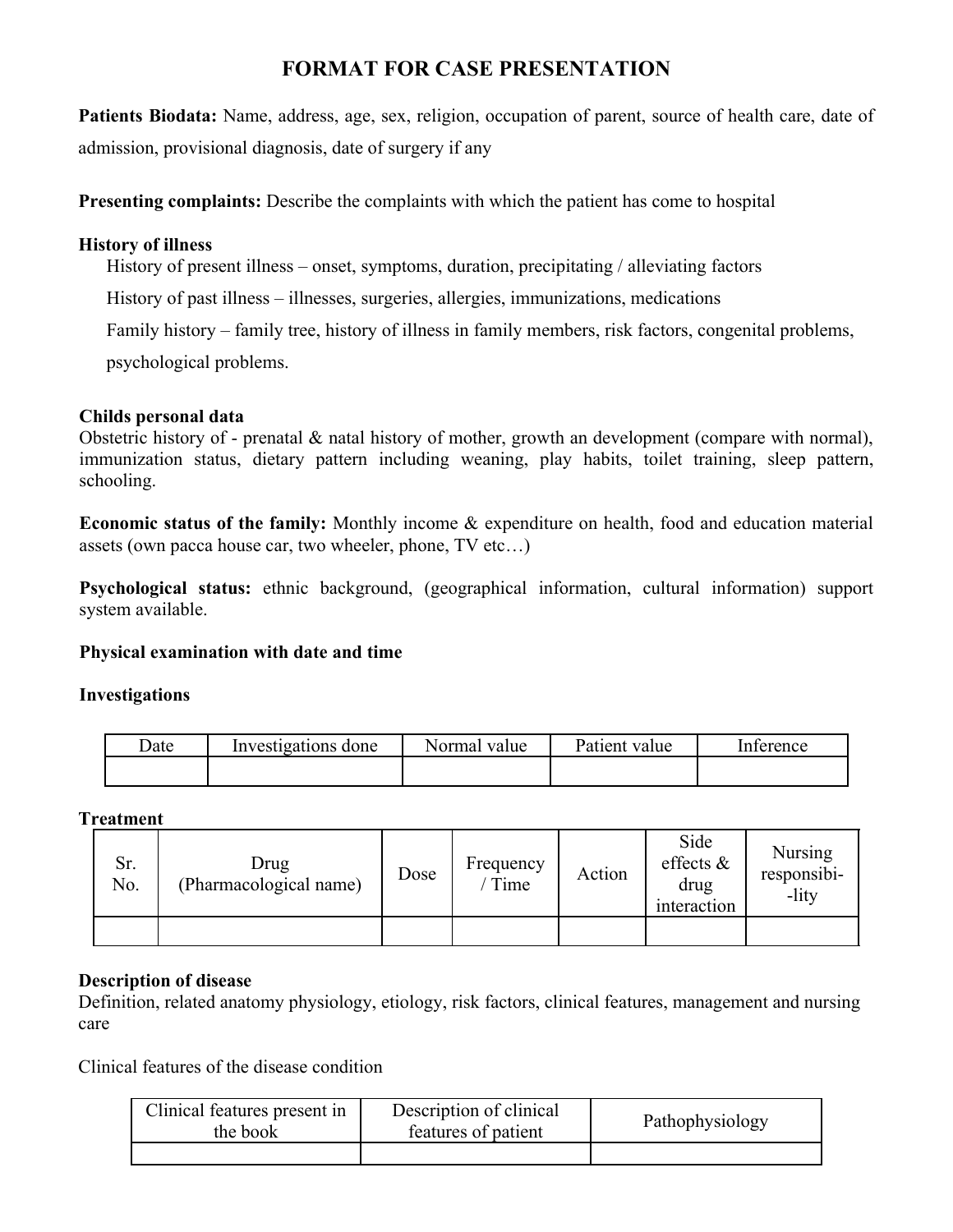#### **Nursing process:**

| Patients name |  | Date                 | Ward      |  |  |                                                                    |  |
|---------------|--|----------------------|-----------|--|--|--------------------------------------------------------------------|--|
| Date          |  | Assessment   Nursing | Diagnosis |  |  | Objective   Plan of care   Implementation   Rationale   Evaluation |  |
|               |  |                      |           |  |  |                                                                    |  |

### **Discharge planning:**

It should include health education and discharge planning given to patient

#### **Evaluation of care**

Overall evaluation, problem faced while providing care prognosis of the patient and conclusion

#### **Evaluation format for case presentation**

| SN | Content                                |       | <b>Marks</b> |
|----|----------------------------------------|-------|--------------|
|    | Assessment / Introduction              |       | 05           |
|    | Knowledge and understanding of disease |       | 10           |
| 3  | Nursing care plan                      |       | 15           |
|    | Presentation skill                     |       | 10           |
|    | A.V. aids                              |       | 05           |
| 6  | Overall                                |       |              |
|    | Time                                   |       | 01           |
|    | Summary & conclusion                   |       | 02           |
|    | <b>Bibliography</b>                    |       | 02           |
|    |                                        | Total | 50           |

#### **Format for case study**

Format is similar to case presentation but should be in detail The nursing care given to the patient should be at least for 5 continuous days

#### **Evaluation format for case study**

| <b>SN</b> | Content                                |       | <b>Marks</b> |
|-----------|----------------------------------------|-------|--------------|
|           | Assessment / Introduction              |       | 05           |
| 2         | Knowledge and understanding of disease |       | 15           |
| 3         | Nursing care plan                      |       | 20           |
|           | Discharge plan                         |       | 05           |
|           | Summary & evaluation                   |       | 02           |
|           | Bibliography                           |       | 03           |
|           |                                        | Total |              |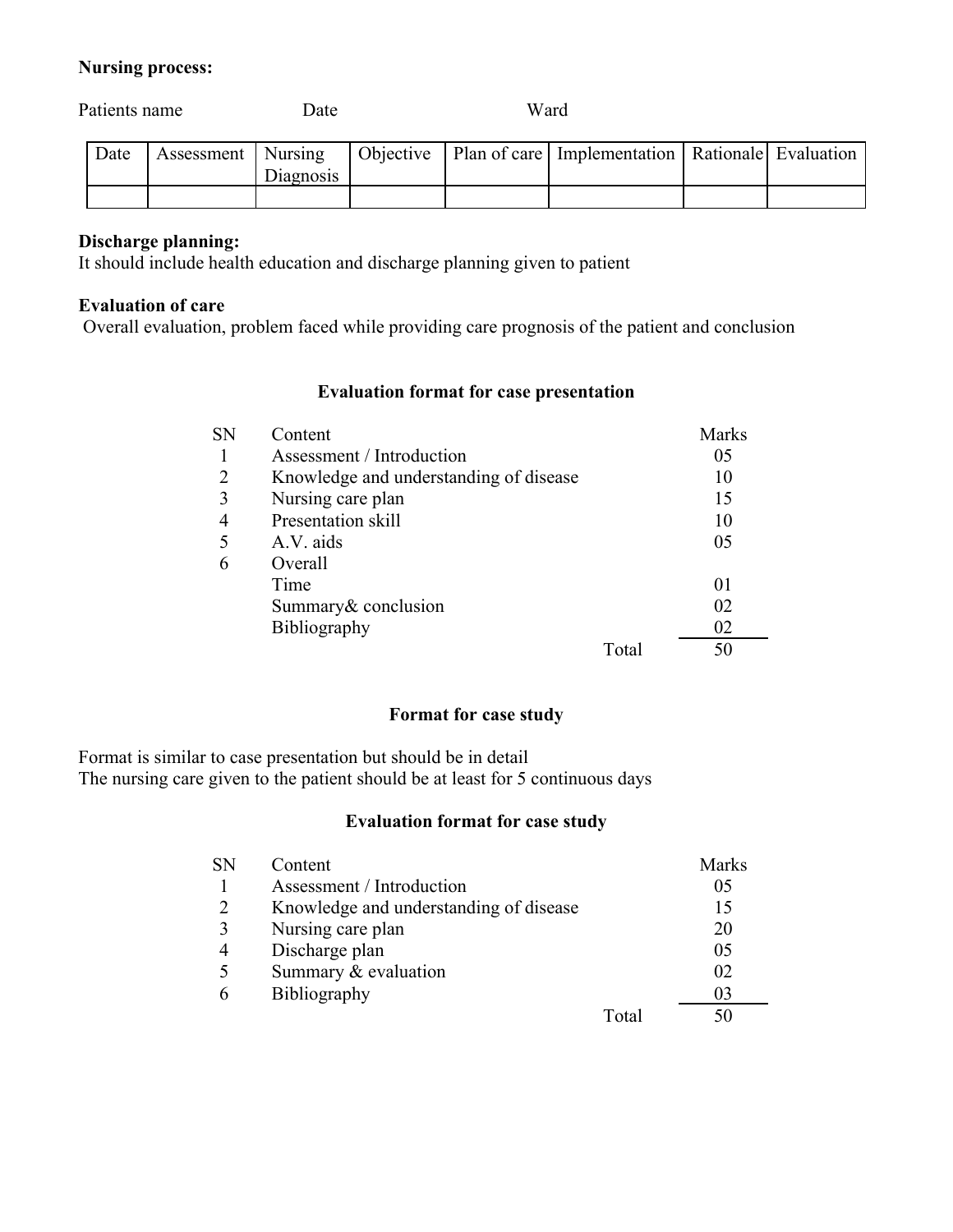## **Nursing care plan**

- **1. Patients Biodata:** Name, address, age, sex, religion, occupation of parents, source of health care, date of admission, provisional diagnosis, date of surgery if any
- **2. Presenting complaints:** Describe the complaints with which the patient has come to hospital
- **3. History of illness**

History of present illness – onset, symptoms, duration, precipitating / alleviating factors History of past illness – illnesses, surgeries, allergies, immunizations, medications Family history – family tree, history of illness in family members, risk factors, congenital problems, psychological problems

## **4. Childs personal data**

Obstetric history of - prenatal & natal history of mother, growth an development ( compare with normal ),immunization status, dietary pattern including weaning, play habits, toilet training, sleep pattern, schooling.

- **5 Economic status:** Monthly income & expenditure on health, food and education, material assets (own pacca house car, two wheeler, phone, TV etc…)
- **6 Psychological status:** ethnic background,( geographical information, cultural information) support system available.
- **7 Personal habits:** consumption of alcohol, smoking, tobacco chewing, sleep, exercise, work elimination, nutrition.
- **8 Physical examination with date and time**
- **9 Investigations**

| Date | Investigations done | Normal value | Patient<br>value | Interence |
|------|---------------------|--------------|------------------|-----------|
|      |                     |              |                  |           |

## **10. Treatment**

| <b>SN</b> | Drug<br>(pharmacological name) | Dose | Frequency/t   Action<br><sub>1</sub> me | Side<br>effects $\&$<br>drug<br>interaction | Nursing<br>  responsibility |
|-----------|--------------------------------|------|-----------------------------------------|---------------------------------------------|-----------------------------|
|           |                                |      |                                         |                                             |                             |

## **11. Nursing process:**

| Patients name |                      | Date      |                                   |      | Ward       |           |            |
|---------------|----------------------|-----------|-----------------------------------|------|------------|-----------|------------|
| Date          | Assessment   Nursing |           | $\vert$ Objective $\vert$ Plan of |      | Implementa | Rationale | Evaluation |
|               |                      | Diagnosis |                                   | care | -tion      |           |            |
|               |                      |           |                                   |      |            |           |            |

## **Discharge planning:**

It should include health education and discharge planning given to patient

## **12.Evalaution of care**

Overall evaluation, problem faced while providing care prognosis of the patient and conclusion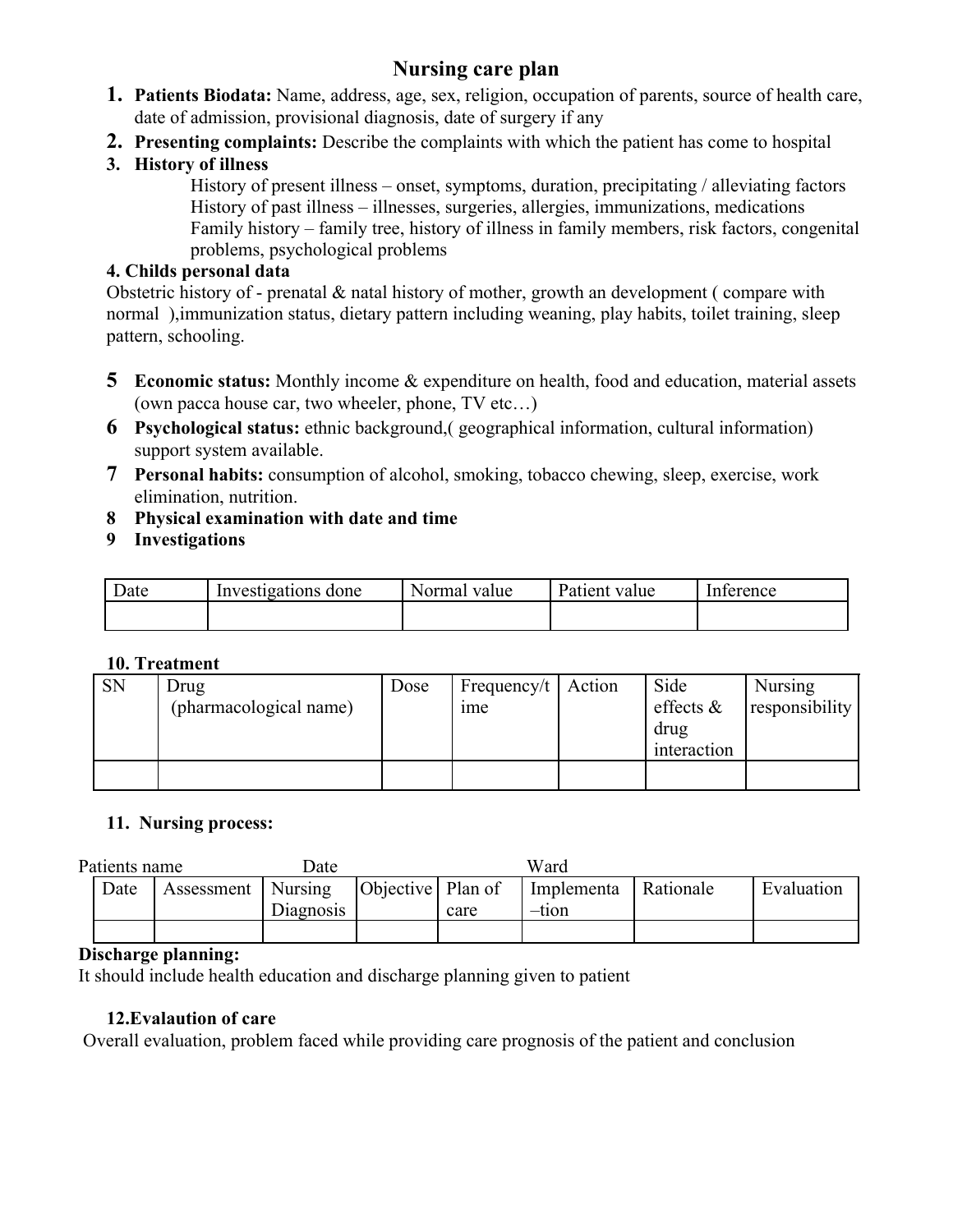|                                     | Care plan evaluation |  |
|-------------------------------------|----------------------|--|
| 1. History taking                   | 03                   |  |
| 2. Assessment and nursing diagnosis | 05                   |  |
| 3. Planning of care                 | 05                   |  |
| 4. Implementation and evaluation    | 08                   |  |
| 5. Follow up care                   | 02                   |  |
| 6. Bibliography                     | 02                   |  |
|                                     |                      |  |

25

## **EVALUATION FORMAT FOR HEALTH TALK**

NAME OF THE STUDENT: ----------------------------------------------------------------------------

AREA OF EXPERIENCE:

PERIOD OF EXPERIENCE: \_\_\_\_\_\_\_\_\_\_\_\_\_\_\_\_\_\_\_\_\_\_\_\_\_\_\_\_\_\_\_\_\_\_\_\_\_\_\_\_\_\_\_\_\_\_\_\_\_\_

SUPERVISOR: \_\_\_\_\_\_\_\_\_\_\_\_\_\_\_\_\_\_\_\_\_\_\_\_\_\_\_\_\_\_\_\_\_\_\_\_\_\_\_\_\_\_\_\_\_\_\_\_\_\_\_\_\_\_\_\_\_\_\_\_\_

| - OUT EN VIOUN. |                                                                                             |                 |  |  |  |  |
|-----------------|---------------------------------------------------------------------------------------------|-----------------|--|--|--|--|
|                 |                                                                                             | Total 100 Marks |  |  |  |  |
|                 | Scores: $5 =$ Excellent, $4 =$ Very good, $3 =$ Good, $2 =$ Satisfactory / fair, $1 =$ Poor |                 |  |  |  |  |

| <b>SN</b> | Particular                                     | 1 | $\overline{2}$ | $\overline{\mathbf{3}}$ | $\overline{\mathbf{4}}$ | 5 | <b>Score</b> |
|-----------|------------------------------------------------|---|----------------|-------------------------|-------------------------|---|--------------|
| 1         | I) Planning and organization                   |   |                |                         |                         |   |              |
|           | a) Formulation of attainable objectives        |   |                |                         |                         |   |              |
|           | b) Adequacy of content                         |   |                |                         |                         |   |              |
|           | c) Organization of subject matter              |   |                |                         |                         |   |              |
|           | d) Current knowledge related to subject Matter |   |                |                         |                         |   |              |
|           | e) Suitable A.V.Aids                           |   |                |                         |                         |   |              |
|           | <b>II)</b> Presentation:                       |   |                |                         |                         |   |              |
|           | a) Interesting                                 |   |                |                         |                         |   |              |
|           | b) Clear Audible                               |   |                |                         |                         |   |              |
|           | c) Adequate explanation                        |   |                |                         |                         |   |              |
|           | d) Effective use of A.V. Aids                  |   |                |                         |                         |   |              |
|           | e) Group Involvement                           |   |                |                         |                         |   |              |
|           | f) Time Limit                                  |   |                |                         |                         |   |              |
|           | <b>III)</b> Personal qualities:                |   |                |                         |                         |   |              |
|           | a) Self confidence                             |   |                |                         |                         |   |              |
|           | b) Personal appearance                         |   |                |                         |                         |   |              |
|           | c) Language                                    |   |                |                         |                         |   |              |
|           | d) Mannerism                                   |   |                |                         |                         |   |              |
|           | e) Self awareness of strong $&$ weak points    |   |                |                         |                         |   |              |
|           | IV) Feed back:                                 |   |                |                         |                         |   |              |
|           | a) Recapitulation                              |   |                |                         |                         |   |              |
|           | b) Effectiveness                               |   |                |                         |                         |   |              |
|           | c) Group response                              |   |                |                         |                         |   |              |
|           | V) Submits assignment on time                  |   |                |                         |                         |   |              |
|           |                                                |   |                |                         |                         |   |              |

\* 100 marks will be converted into 25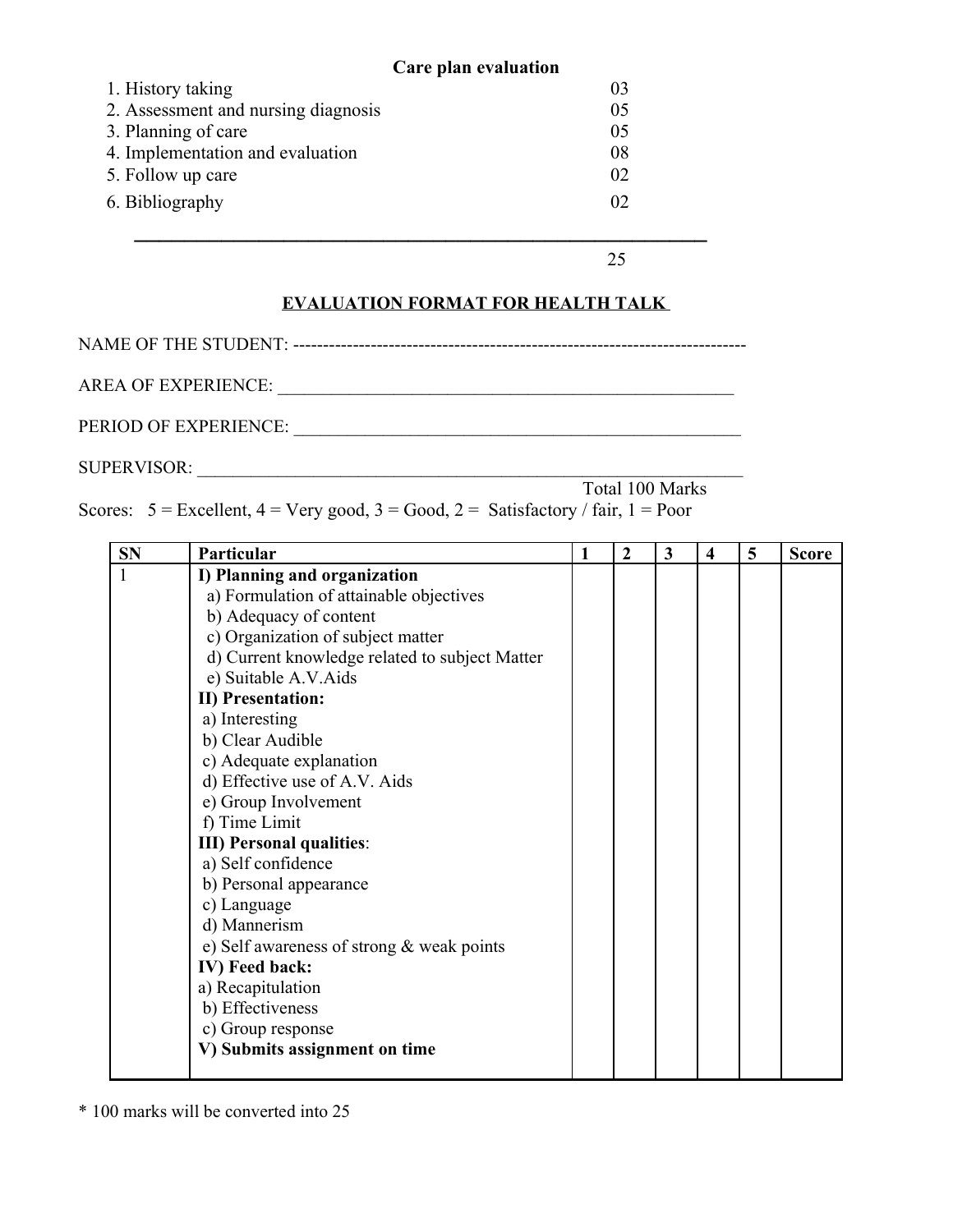## **CLINICAL EVALUATION PROFORMA**

| Name of the student          |  |
|------------------------------|--|
| Year                         |  |
| Area of clinical experience  |  |
| Duration of posting in weeks |  |
| Name of the supervisor       |  |

Total Marks: - 100

Scores:-  $4 = \text{Very good}, 3 = \text{Good}, 2 = \text{Satisfactory} / \text{fair}, 1 = \text{ Poor}$ 

| <b>SN</b>      | <b>EVALUATION CRITERIA</b>                        | <b>Grades</b> |   |   |   |
|----------------|---------------------------------------------------|---------------|---|---|---|
|                |                                                   | 4             | 3 | 2 | 1 |
| $\mathbf{1}$   | Personal & Professional behavior                  |               |   |   |   |
| $\mathbf{1}$   | Wears clean & neat uniform and well               |               |   |   |   |
|                | groomed.                                          |               |   |   |   |
| $\overline{2}$ | Arrives and leaves punctually                     |               |   |   |   |
| $\overline{3}$ | Demonstrates understanding of the need for        |               |   |   |   |
|                | quietness in speech $\&$ manner $\&$ protects the |               |   |   |   |
|                | patient from undue notice.                        |               |   |   |   |
| 4              | Is notably poised and effective even in           |               |   |   |   |
|                | situations of stress                              |               |   |   |   |
| 5              | Influential & displaced persuasive assertive      |               |   |   |   |
|                | leadership behaviour                              |               |   |   |   |
| $\mathbf{I}$   | <b>Attitude to Co-workers and patients</b>        |               |   |   |   |
| 6              | Works well as member of nursing team              |               |   |   |   |
| 7              | Gives assistance to other in clinical situations  |               |   |   |   |
| 8              | Understands the child as an individual            |               |   |   |   |
| 9              | Shows skills in gaining the confidence $\&$ co-   |               |   |   |   |
|                | operation of child and relatives, tactful and     |               |   |   |   |
|                | considerate.                                      |               |   |   |   |
| IV             | <b>Application of knowledge</b>                   |               |   |   |   |
| 10             | Possess sound knowledge of pediatric              |               |   |   |   |
|                | conditions.                                       |               |   |   |   |
| 11             | Has sound knowledge of scientific principles      |               |   |   |   |
| 12             | Has knowledge of normal growth and                |               |   |   |   |
|                | development of children                           |               |   |   |   |
| 13             | Has knowledge of current treatment                |               |   |   |   |
|                | modalities inclusive of medicine, surgery,        |               |   |   |   |
|                | pharmacology and dietetics.                       |               |   |   |   |
| 14             | Takes interest in new learning from current       |               |   |   |   |
|                | literature & seeks help from resourceful          |               |   |   |   |
|                | people.                                           |               |   |   |   |
|                |                                                   |               |   |   |   |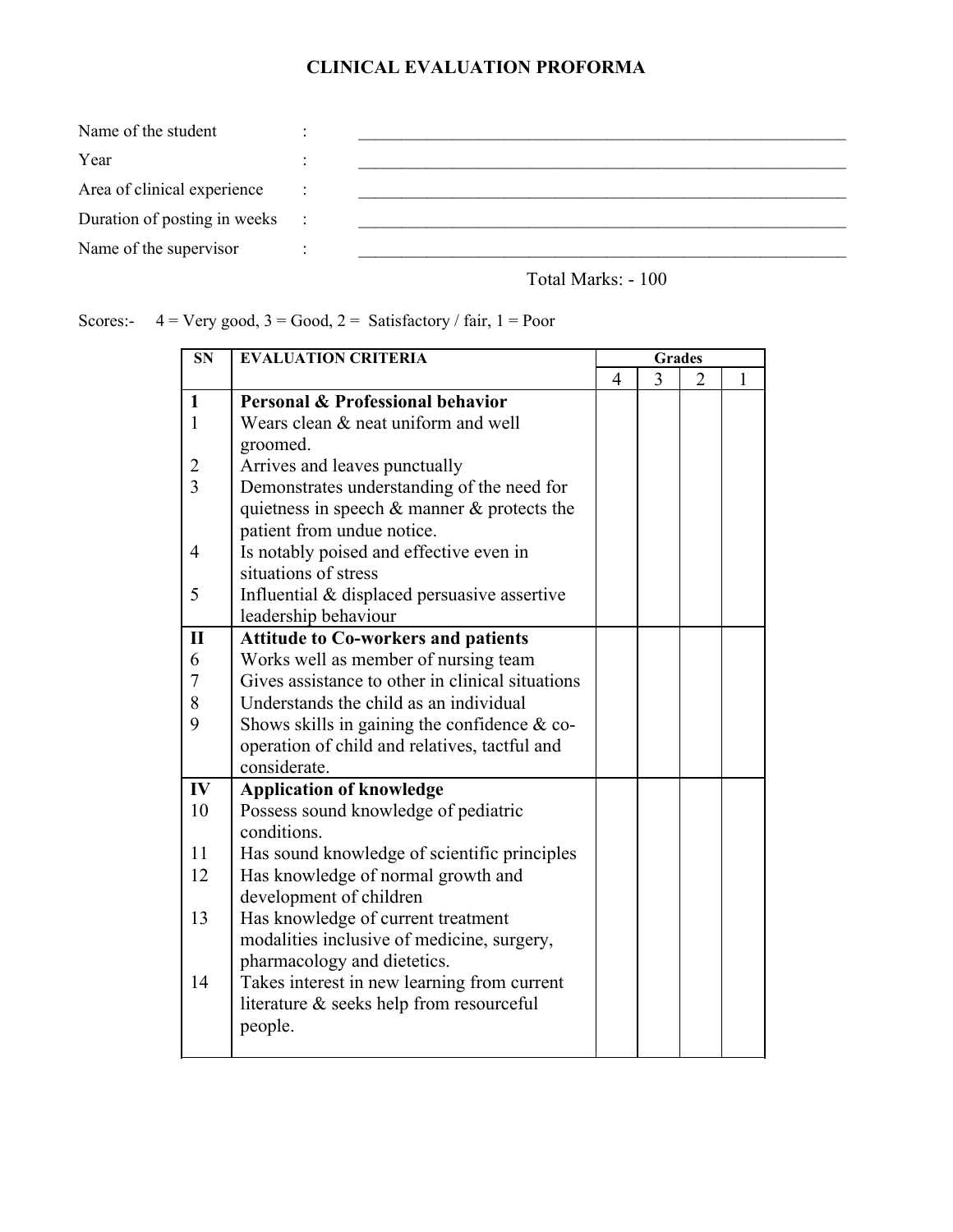| <b>SR</b>      | <b>EVALUATION CRITERIA</b>                                                                      | <b>Grades</b>  |   |   |  |
|----------------|-------------------------------------------------------------------------------------------------|----------------|---|---|--|
| N <sub>O</sub> |                                                                                                 | $\overline{4}$ | 3 | 2 |  |
| $\mathbf{V}$   | <b>Quality of clinical skill</b>                                                                |                |   |   |  |
| 15             | Able to elicit health history of child and family accurately.                                   |                |   |   |  |
|                | Skillful in carrying out physical examination, developmental                                    |                |   |   |  |
| 16             | screening and detecting deviations from normal                                                  |                |   |   |  |
|                | Identifies problems & sets priorities and                                                       |                |   |   |  |
|                | grasps essentials while performing duties                                                       |                |   |   |  |
| 17             | Able to plan and implement care both preoperatively and post                                    |                |   |   |  |
|                | operatively.                                                                                    |                |   |   |  |
| 18             | Applies principles in carrying out procedures $\&$ carries out                                  |                |   |   |  |
|                | duties promptly.                                                                                |                |   |   |  |
| 19             | Has technical competence in performing nursing procedures.                                      |                |   |   |  |
|                | Able to calculate and administer medicines accurately                                           |                |   |   |  |
| 20             | Resourceful and practices economy of time material and                                          |                |   |   |  |
|                | energy.                                                                                         |                |   |   |  |
| 21             | Recognizes the role of play in children and facilitates play                                    |                |   |   |  |
| 22             | therapy in hospitalized children                                                                |                |   |   |  |
|                | Observes carefully, reports $\&$ records signs $\&$ symptoms $\&$<br>other relevant information |                |   |   |  |
| 23             | Uses opportunities to give health education to patients $\&$                                    |                |   |   |  |
|                | relatives                                                                                       |                |   |   |  |
|                |                                                                                                 |                |   |   |  |
| 24             |                                                                                                 |                |   |   |  |
|                |                                                                                                 |                |   |   |  |
| 25             |                                                                                                 |                |   |   |  |
|                |                                                                                                 |                |   |   |  |
|                | <b>TOTAL</b>                                                                                    |                |   |   |  |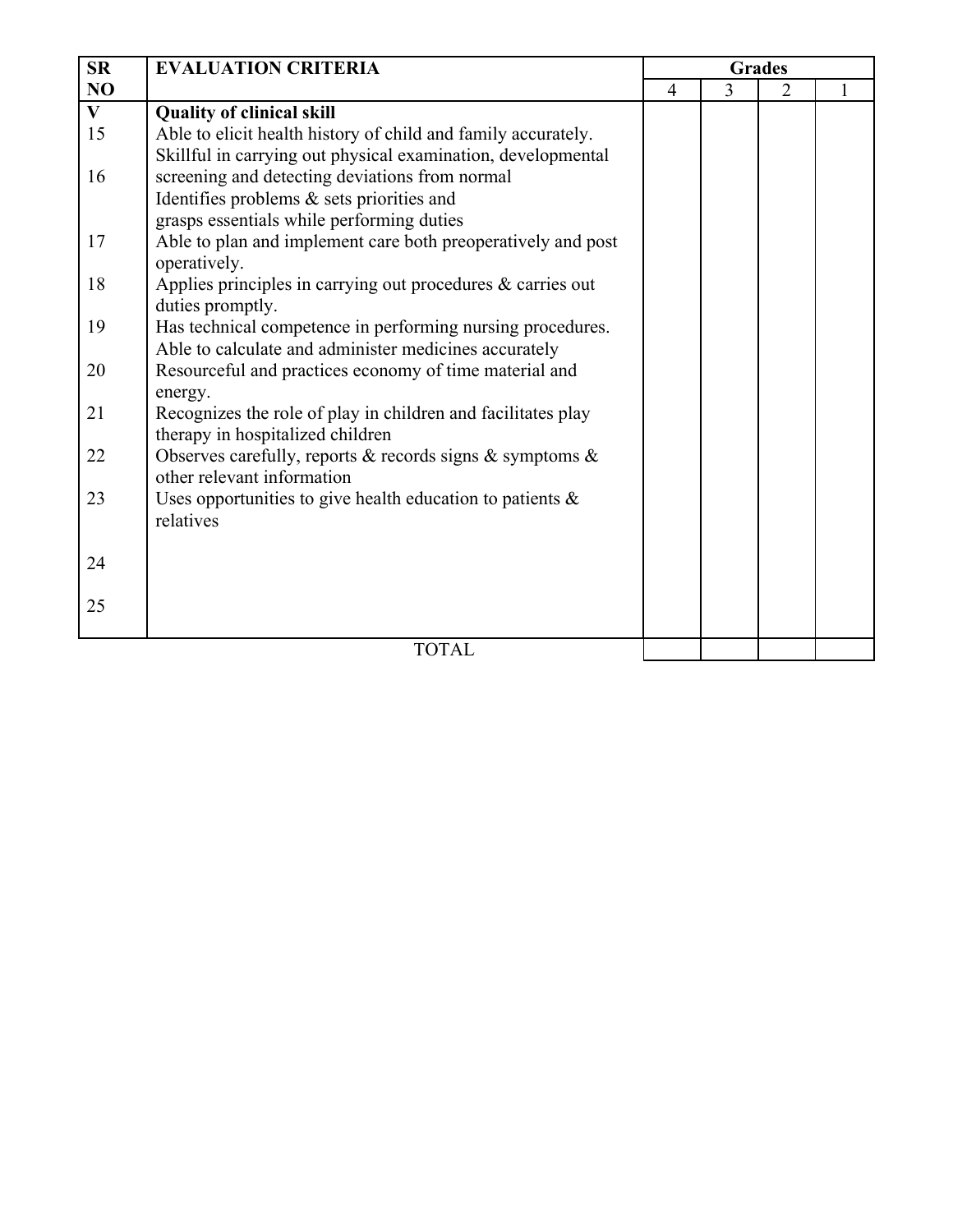#### Grade

| Very good    | $=$ | 70 % and above |
|--------------|-----|----------------|
| Good         | $=$ | $60 - 69\%$    |
| Satisfactory | $=$ | 50-59 $\%$     |
| Poor         | $=$ | Below 50 $\%$  |

Remarks for improvement:

Student's Remark:

Signature of the student Signature of the teacher

## **Assessment of growth & development reports**

**(Neonate, infant, toddler, preschooler, & School age)**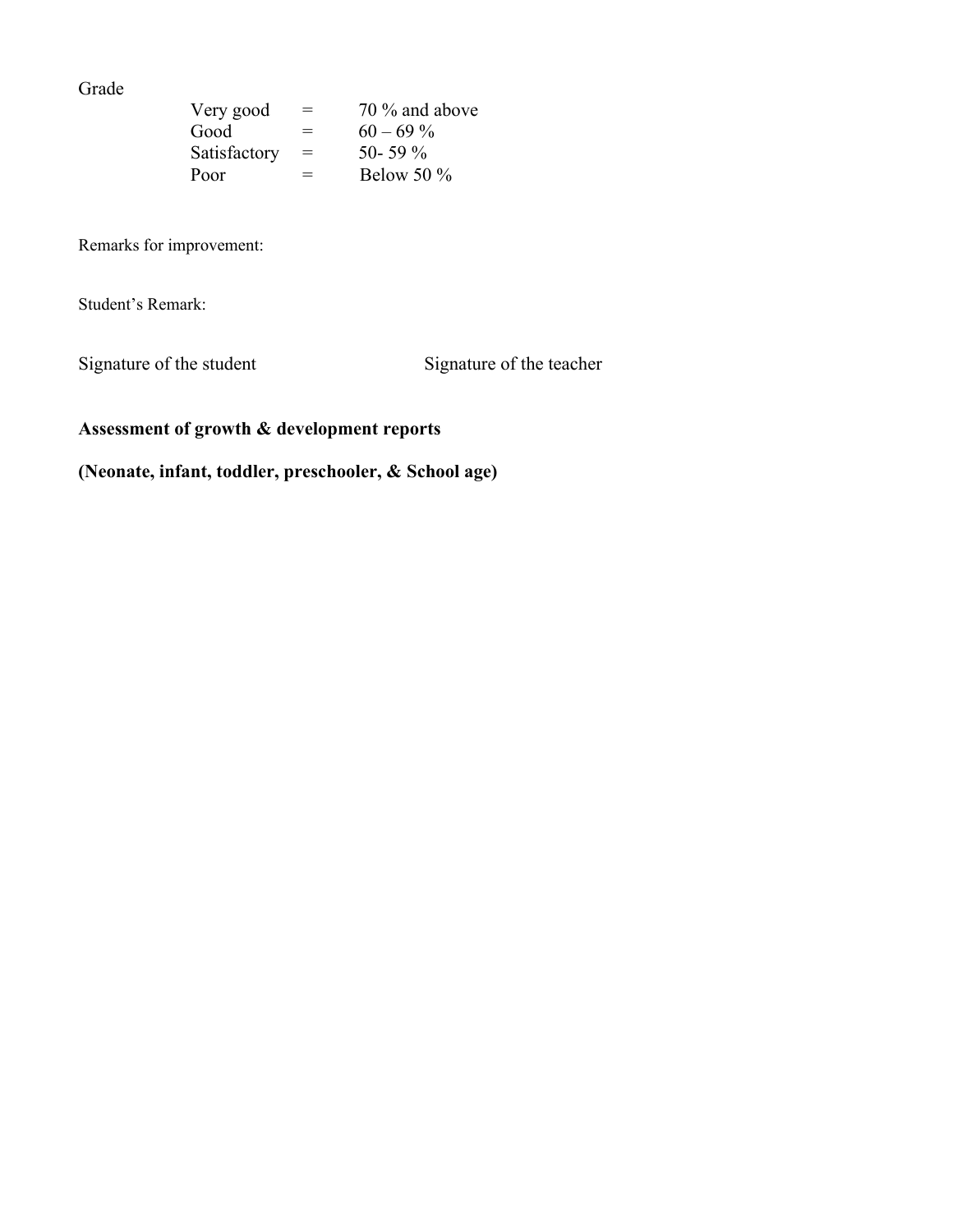## **PROFORMA FOR ASSESSMENT OF GROWTH & DEVELOPMENT**

|                                                                   | (Age group: birth to 5 yrs.) |                          |  |  |  |  |
|-------------------------------------------------------------------|------------------------------|--------------------------|--|--|--|--|
| I Identification Data                                             |                              |                          |  |  |  |  |
| Name of the child                                                 |                              |                          |  |  |  |  |
| Age                                                               |                              |                          |  |  |  |  |
| <b>Sex</b>                                                        |                              |                          |  |  |  |  |
| Date of admission                                                 |                              |                          |  |  |  |  |
| Diagnosis                                                         |                              |                          |  |  |  |  |
| Type of delivery                                                  |                              | Normal/Instrumental/LSCS |  |  |  |  |
| Place of delivery                                                 |                              | Hospital/Home            |  |  |  |  |
| Any problem during birth                                          |                              | Yes/No                   |  |  |  |  |
| If yes, give details                                              |                              |                          |  |  |  |  |
| Order of birth                                                    |                              |                          |  |  |  |  |
| II] Growth $\&$ development of child $\&$ comparison with normal: |                              |                          |  |  |  |  |

| Anthropometry                           | In the child | <b>Normal</b>       |  |
|-----------------------------------------|--------------|---------------------|--|
| Weight                                  |              |                     |  |
| Height                                  |              |                     |  |
| Chest circumference                     |              |                     |  |
| Head circumference                      |              |                     |  |
| Mid arm circumference                   |              |                     |  |
| Dentition                               |              |                     |  |
| <b>III</b> ] Milestones of development: |              |                     |  |
| Development milestones                  | In Child     | Comparison with the |  |
|                                         |              | normal              |  |
| 1. Responsive smile                     |              |                     |  |
| 2. Responds to Sound                    |              |                     |  |
| 3. Head control                         |              |                     |  |
| 4. Grasps object                        |              |                     |  |
|                                         |              |                     |  |

| 2. Responds to Sound   |  |
|------------------------|--|
| 3. Head control        |  |
| 4. Grasps object       |  |
| 5. Rolls over          |  |
| 6. Sits alone          |  |
| 7. Crawls or creeps    |  |
| 8. Thumb-finger        |  |
| co-ordination          |  |
| (Prehension)           |  |
| 9. Stands with support |  |
| 10. Stands alone       |  |
| 11. Walks with support |  |
| 12. Walks alone        |  |
| 13. Climbs steps       |  |
| 14. Runs               |  |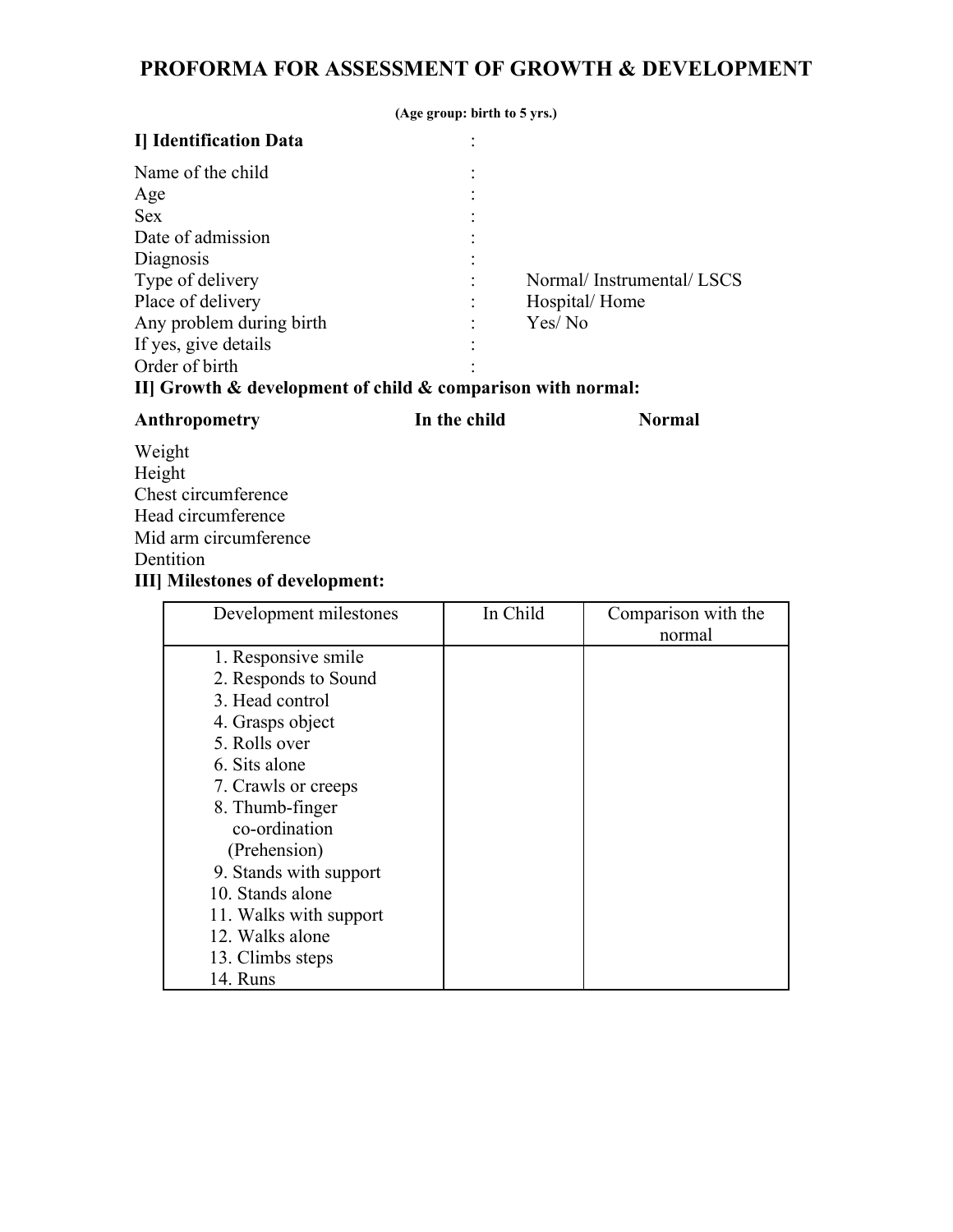## **IV] Social, Emotional & Language Development:**

| Social & emotional development       | In Child | Comparison with the normal |
|--------------------------------------|----------|----------------------------|
| Responds to closeness when held      |          |                            |
| Smiles in recognition recognized     |          |                            |
| mother coos and gurgles seated       |          |                            |
| before a mirror, regards image       |          |                            |
| Discriminates strangers wants more   |          |                            |
| than one to play says Mamma, Papa    |          |                            |
| responds to name, no or give it to   |          |                            |
| me.                                  |          |                            |
| Increasingly demanding offers cheek  |          |                            |
| to be kissed can speak single word   |          |                            |
| use pronouns like I, Me, You asks    |          |                            |
| for food, drinks, toilet, plays with |          |                            |
| doll gives full name can help put    |          |                            |
| thinks away understands differences  |          |                            |
| between boy $\&$ girl washes hands   |          |                            |
| feeds himself/ herself repeats with  |          |                            |
| number understands under, behind,    |          |                            |
| inside, outside Dresses and          |          |                            |
| undresses                            |          |                            |

## **V] Play habits**

Child favorite toy and play: Does he play alone or with other children?

## **VI] Toilet training**

Is the child trained for bowel movement  $\&$  if yes, at what age: Has the child attained bladder control  $\&$  if yes, at what age: Does the child use the toilet?

## **VII] Nutrition**

- Breast feeding (as relevant to age)
- Weaning has weaning started for the child: Yes/No If yes, at what age  $\&$  specify the weaning diet. Any problems observed during weaning:

## **Meal pattern at home**

Sample of a day's meal: Daily requirements of chief nutrients: **Breakfast: Lunch: Dinner Snacks: VIII] Immunization status & schedule of completion of immunization.**

## **IX] Sleep pattern**

How many hours does the child sleep during day and night? Any sleep problems observed  $&$  how it is handled:

## **X] Schooling**

Does the child attend school? If yes, which grade and report of school performance:

## **XI] Parent child relationship**

How much time do the parents spend with the child? Observation of parent-child interaction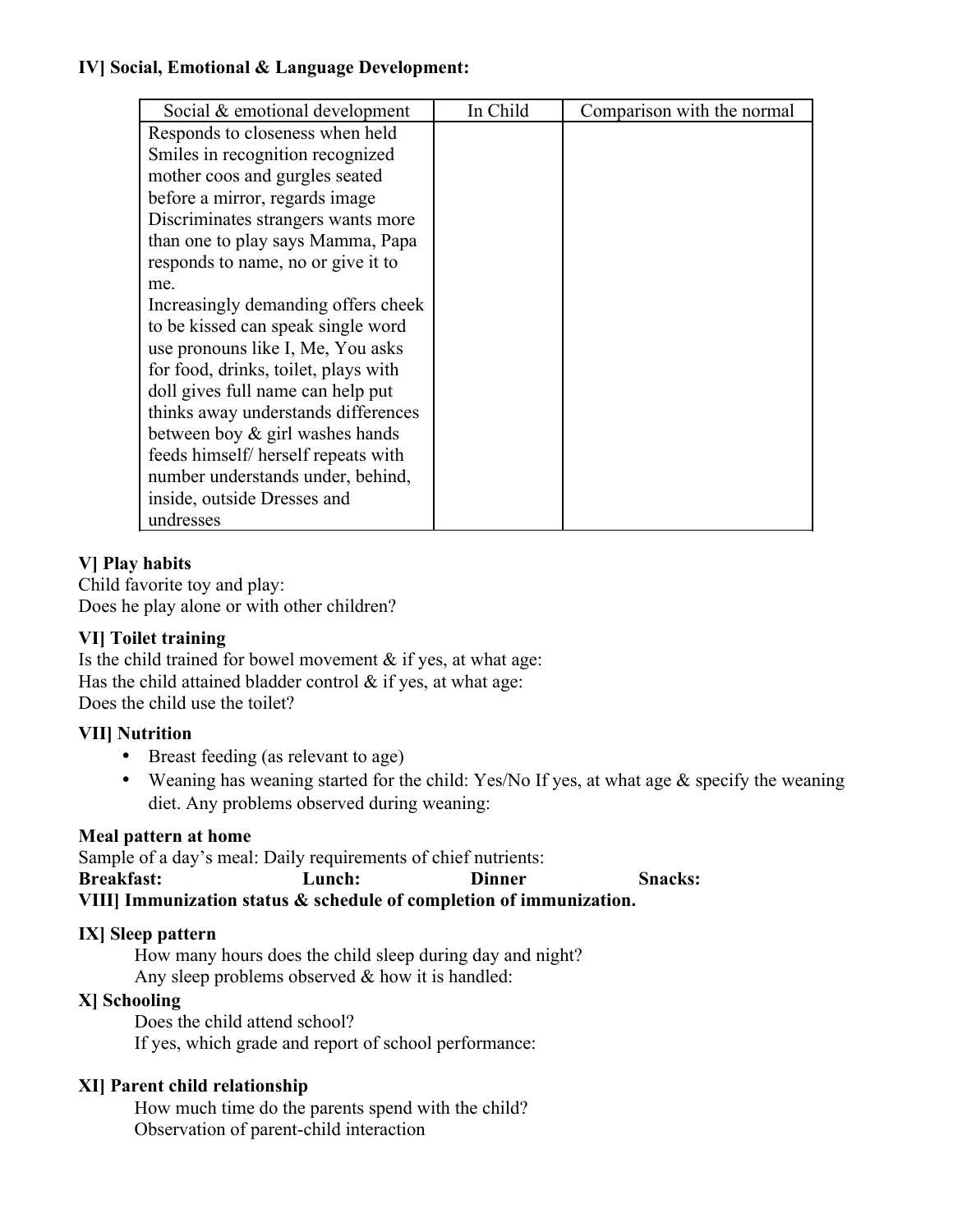#### **XII] Explain parental reaction to illness and hospitalization**

**XIII] Child's reaction to the illness & hospital team**

## **XIV] Identification of needs on priority**

#### **XV] Conclusion**

## **XVI] Bibliography**

## **Evaluation Criteria: Assessment of Growth & Development (birth to 5 year)**

| S.No. | Item                                       |       | <b>Marks</b> |  |
|-------|--------------------------------------------|-------|--------------|--|
|       | Adherence to format                        |       | 02           |  |
|       | Skill in Physical examination & assessment |       | 10           |  |
|       | Relevance and accuracy of data recorded    |       | 05           |  |
| 4.    | Interpretation Identification of Needs     |       | 05           |  |
|       | <b>Bibliography</b>                        |       | 03           |  |
|       |                                            |       |              |  |
|       |                                            | Total | 25           |  |
|       |                                            |       |              |  |

(Maximum Marks: 50)

Note: - Same format to be used for assessment of infant, Toddler & Preschooler child.

#### **PROFORMA FOR EXAMINATION AND ASSESSMENT OF NEW BORN**

| Age                  |                              |
|----------------------|------------------------------|
| Present weight:      |                              |
| Period of gestation: |                              |
|                      |                              |
|                      |                              |
|                      |                              |
| Hospital/Home        |                              |
| Yes/No               |                              |
|                      |                              |
|                      |                              |
| Height:              | Weight:                      |
|                      |                              |
|                      |                              |
|                      | Normal/Instruments/Operation |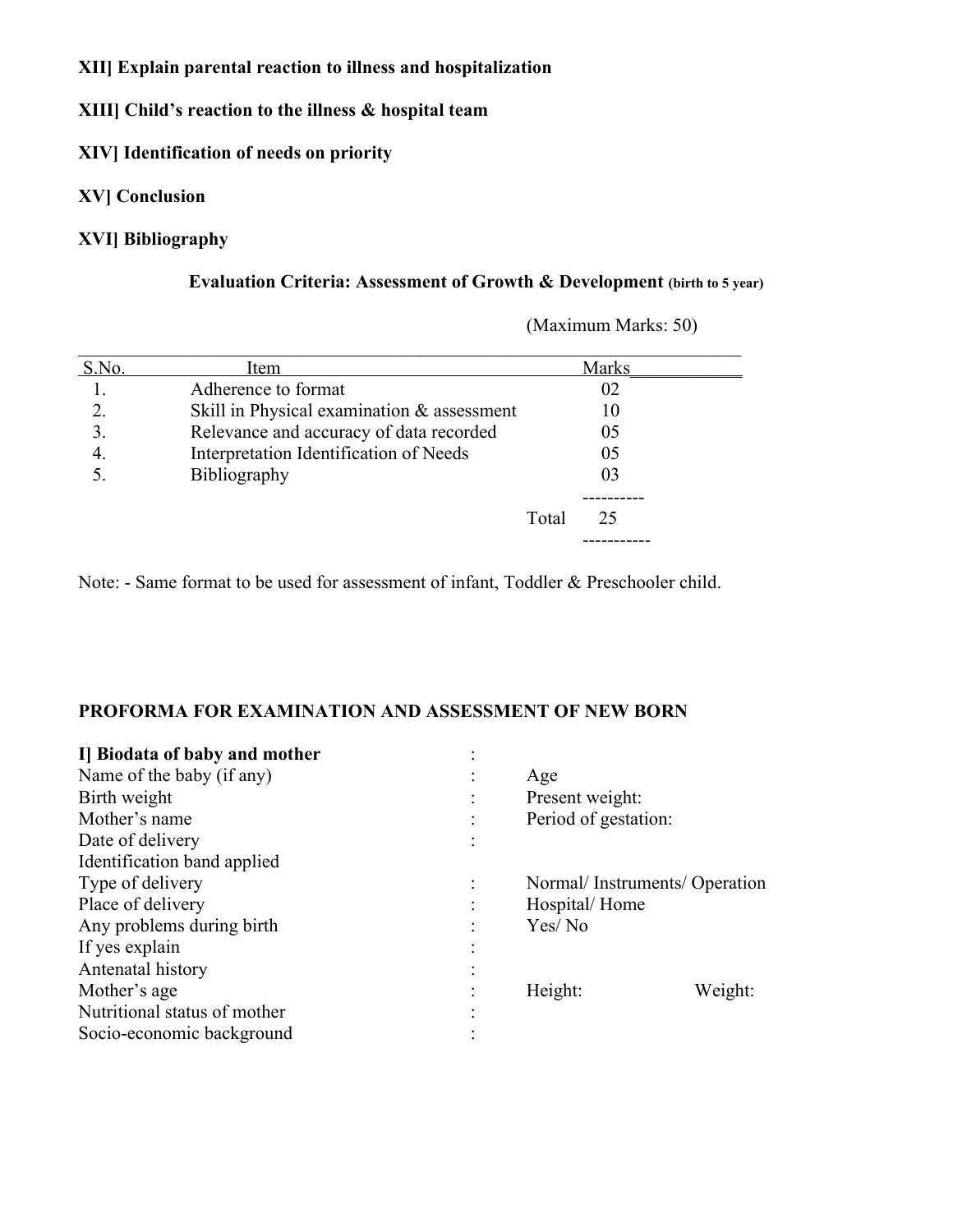#### **II] Examination of the baby** :

| Characteristics          | In the Baby | Comparison with the |
|--------------------------|-------------|---------------------|
|                          |             | normal              |
| 1. Weight                |             |                     |
| 2. Length                |             |                     |
| 3. Head circumference    |             |                     |
| 4. Chest circumference   |             |                     |
| 5. Mid-arm circumference |             |                     |
| 6. Temperature           |             |                     |
| 7. heart rate            |             |                     |
| 8. Respiration           |             |                     |

#### **III] General behavior and observations**

Color : Skin/Lanugo : Vernix caseosa : Jaundiec : Cyanosis : **Rashes** Mongolian spot : Birth marks : Head : - Anterior fontanel:

- Posterior fontanel:
- Any cephalhematoma / caput succedaneum
- Forceps marks (if any) :

Face:

Eyes: Cleft lip / palate Ear Cartilage : Trunk: - Breast nodule - Umbilical cord - Hands : Feet / Sole creases : Legs Genitalia : Muscle tone  $\cdot$  : Reflexes : - Clinging - Laughing / sneezing : - Sucking : - Rooting : - Gagging : - Grasp : - Moro : - Tonic neck reflex :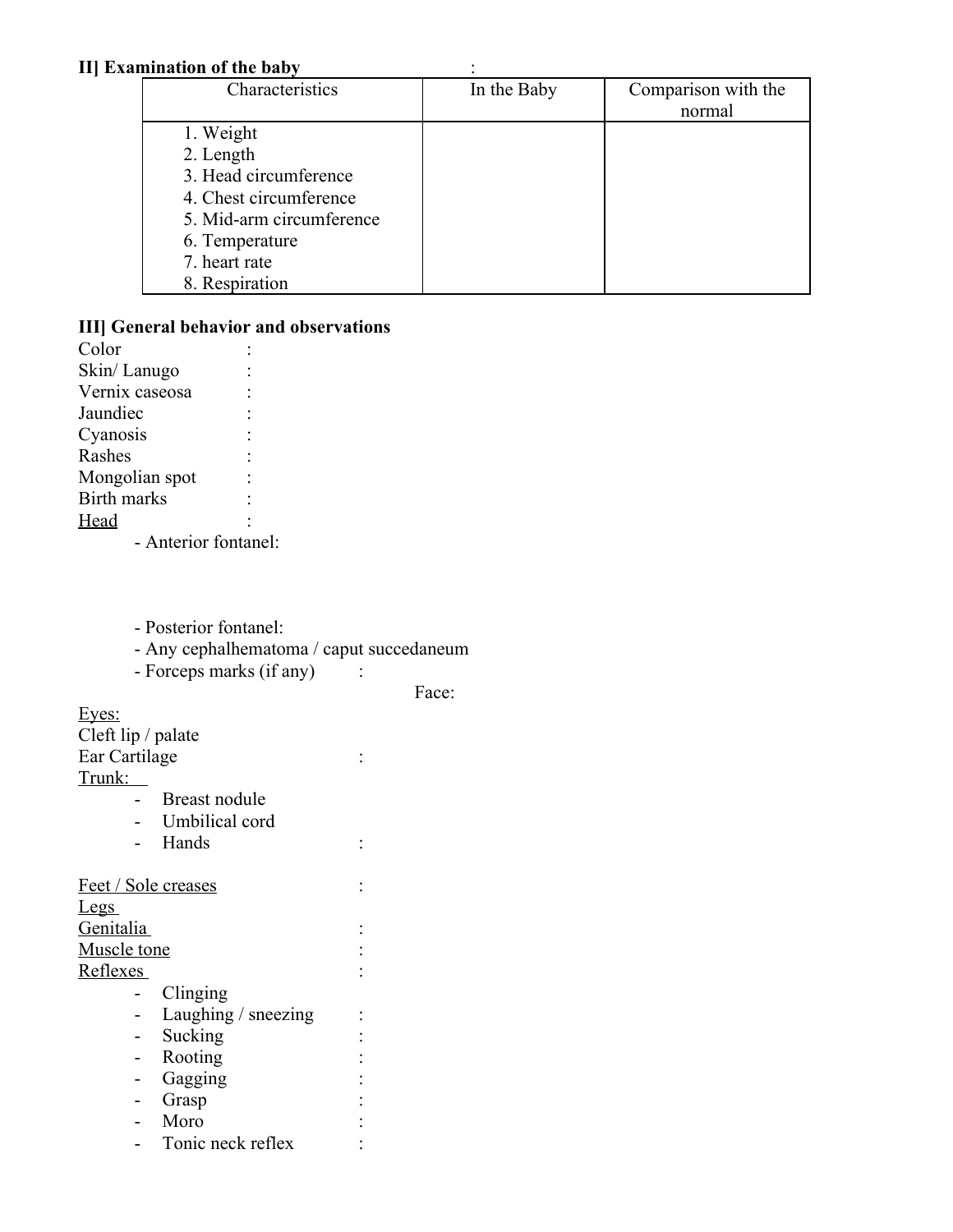| Cry: Good / week                        |  |
|-----------------------------------------|--|
| <b>APGAR</b> scoring at birth           |  |
| First feed given                        |  |
| Type of feed given                      |  |
| Total requirement of fluid & calories : |  |
| Amount of feed accepted                 |  |
| Special observations made during feed:  |  |
| Care of skin                            |  |
| Care of eyes, nose, ear, mouth          |  |
| Care of umbilicus and genitalia         |  |
| Meconium passed / not passed            |  |
| Urine passed / not passed               |  |

#### **IV] Identification of Health Needs in Baby & Mother. V] Health education to mother about Breast feeding**

**Care of skin, eye and umbilicus etc. V] Bibliography**

| S.No.          | <b>Item</b>                                                           | <b>Marks</b> |
|----------------|-----------------------------------------------------------------------|--------------|
| 1              | Adherence to format                                                   | 02           |
| 2              | Skill in Physical examination & assessment                            | 10           |
| 3              | Relevance and accuracy of data recorded                               | 05           |
| $\overline{4}$ | Interpretation of Priority Needs Identification of baby<br>$&$ mother | 06           |
| 5              | <b>Bibliography</b>                                                   | 02           |
|                | Total 25                                                              |              |

## **Evaluation Criteria: Examination & Assessment of Newborn**

(Maximum Marks: 50)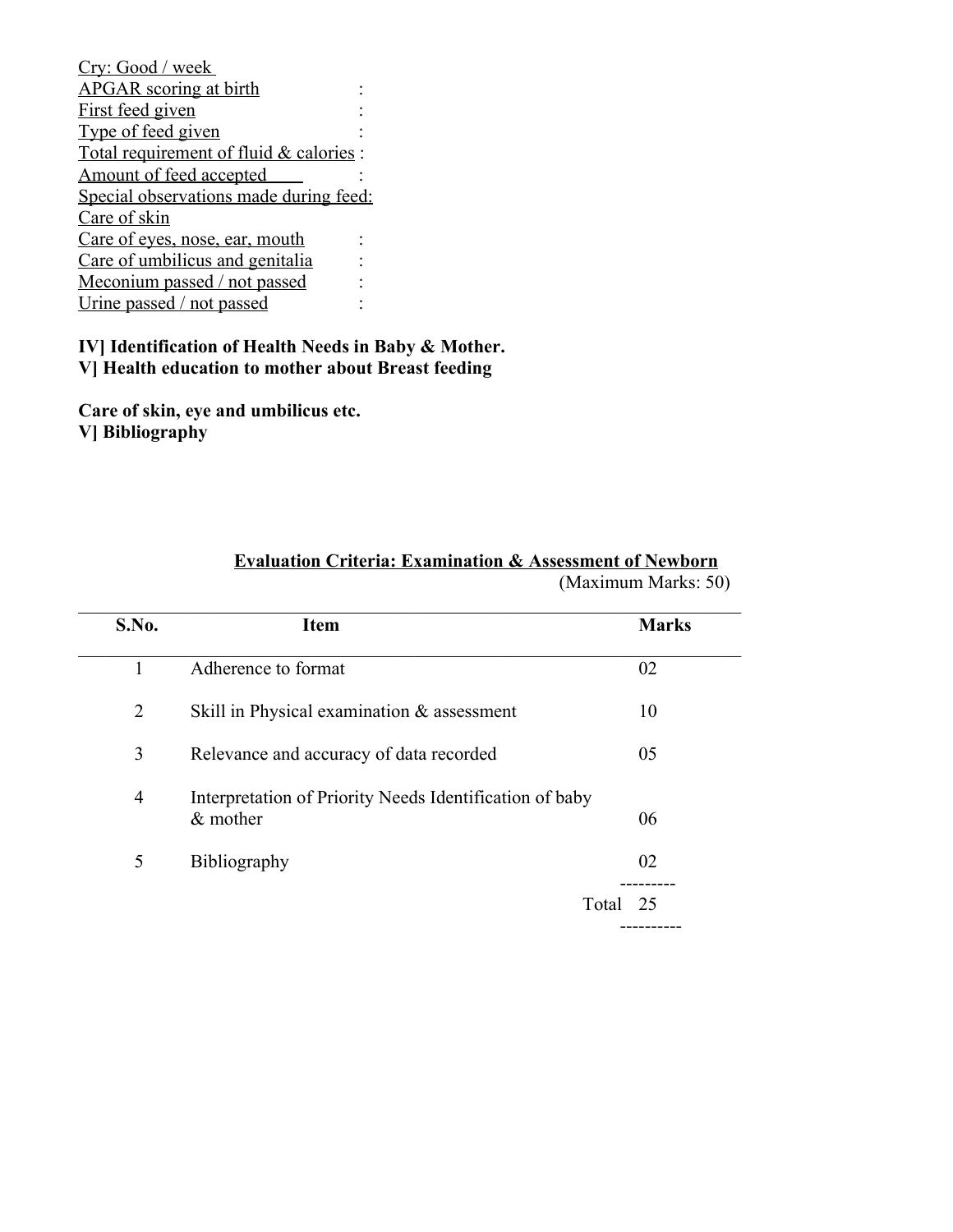#### **Maharashtra University of Health Sciences External Practical Evaluation Guidelines III Basic B.Sc Nursing Subject : Child Health Nursing**

|                                                              | 50 Marks       |
|--------------------------------------------------------------|----------------|
| Internal Examiner                                            | 25 Marks       |
| <b>Nursing Procedure (15 marks)</b>                          |                |
| <b>Planning and Organizing</b>                               | 5 marks        |
| Preparation of tray<br>$\bullet$                             | 3              |
| Environment<br>$\bullet$                                     |                |
| Preparation of patient<br>$\bullet$                          |                |
| <b>Execution of Procedure</b>                                | 7 marks        |
| Applies scientific principles<br>$\bullet$                   | 3              |
| Proficiency in skill<br>$\bullet$                            | 3              |
| Ensures sequential order<br>$\bullet$                        |                |
| <b>Termination of procedure</b>                              | 3marks         |
| Makes patient comfortable                                    | 1              |
| Reports & Records<br>$\bullet$                               | 1              |
| After care of articles                                       | 1              |
| Viva (10 Marks)                                              | 10 marks       |
| Knowledge about common pediatric medical surgical conditions | 3              |
| Preparation of various diagnostic procedures<br>$\bullet$    | $\overline{2}$ |
| Instruments and articles<br>$\bullet$                        | $\overline{2}$ |
| Growth and Development<br>$\bullet$                          | 3              |
| <b>External Examiner</b>                                     | 25 Marks       |
| <b>Nursing Process (15 Marks)</b>                            | 15 marks       |
| Assessment                                                   | 3              |
| <b>Nursing Diagnosis</b><br>$\bullet$                        | 2              |
| Goal                                                         | 1              |
| Outcome criteria                                             | 1              |
| Nursing intervention                                         | 3              |
| Rationale                                                    | $\overline{2}$ |
| Evaluation                                                   | 1              |
| Nurses notes                                                 | $\overline{2}$ |
| Viva (10 Marks)                                              | 10 marks       |
| National Health Programs for child care including IMNSI      | 2              |
| Behavioral and social problem in children                    | 3              |
| <b>Drugs</b>                                                 | 3              |
| Nursing care of neonates                                     | $\overline{2}$ |